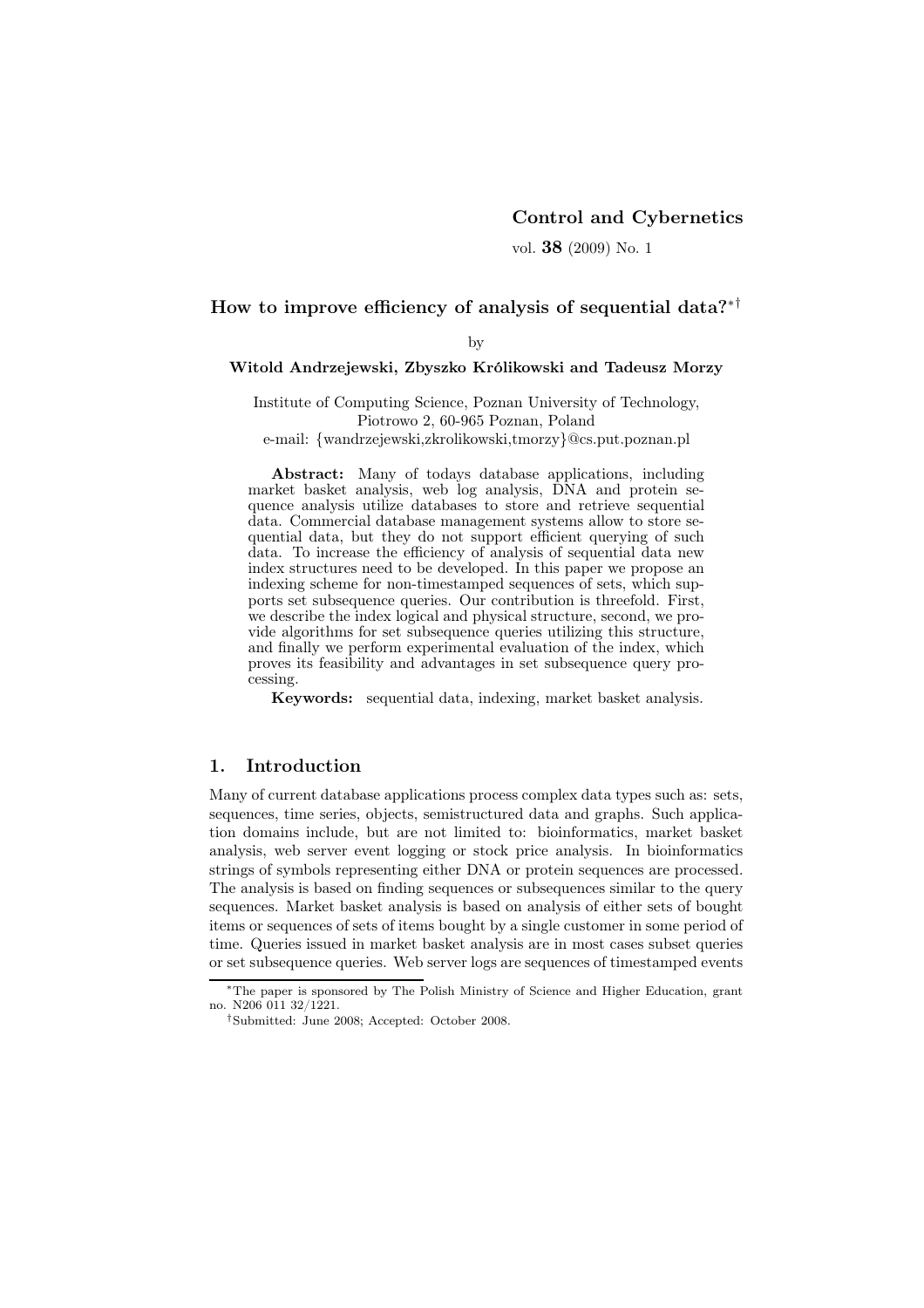which may be analysed in order to find frequent user behaviour habits or suspicious user activities. Logically web logs are sequences of items, where each item represents some event. Histories of stock prices are represented as time series, sequences of timestamped real values. Analysis of such histories is based on retrieval of subsequences of stored time series whose shape is similar to the user specified shape. Notice that most of the aforementioned data types are sequential and their processing is not trivial. Commercially available object-relational database management systems allow to store such sequences (strings, sequences of items, sequences of sets of items and time series), but they do not support efficient querying of such data. Thus, the processing of queries for databases storing sequences is very costly.

Several indexing schemes for sequences have been developed. Most of indexes for sequences were designed either for time series (see Agrawal, Faloutsos and Swami 1993, and Faloutsos, Ranganathan, and Manolopoulos, 1994), DNA and protein sequences (strings) (see Ukkonen, 1992, 1995, Weiner, 1973, Mc-Creight, 1976, and many more) or sequences of items (see Wang et al., 2003, and Mamoulis and Yiu, 2004). However, the aforementioned solutions can only be used to index sequences of atomic values (items, real values or symbols of either amino acid or nucleotides). Almost nothing has been done with regard to more general indexing of sequences of sets. According to our knowledge, the only solutions for sequences of sets developed so far, were proposed by us in Andrzejewski, Morzy and Morzy (2005), and Andrzejewski and Morzy (2006). However, the Generalized ISO-Depth Index (Andrzejewski et al., 2005) was designed to support sequences of sets with timestamps, which is different type of sequences from the one considered in this paper, the SEQ-Trie index (Andrzejewski and Morzy, 2006) is not incrementally updatable, whereas the AISS index (Andrzejewski and Morzy, 2006) is an approximate index and, depending on the physical database structure, may require a costly verification phase.

The original contribution of this paper is the proposal of a new indexing scheme, capable of efficient retrieval of sets and sequences of non-timestamped sets based on sequence containment. Our contribution is threefold. First, we propose the logical and physical structure of the index which may be easily implemented over existing database management systems. Second, we provide algorithms for set subsequence queries, utilizing this structure, as well as algorithms for incremental updates of the index, and finally we perform experimental evaluation of the index, which proves its feasibility and advantage in set subsequence query processing.

## 2. Related work

Most of research on indexing of sequential data is focused on three distinct areas: indexing of time series, indexing of strings (DNA and protein sequences), and indexing of web logs. Indexes proposed for time series support the search for similar or exact subsequences by exploiting the fact that the elements of the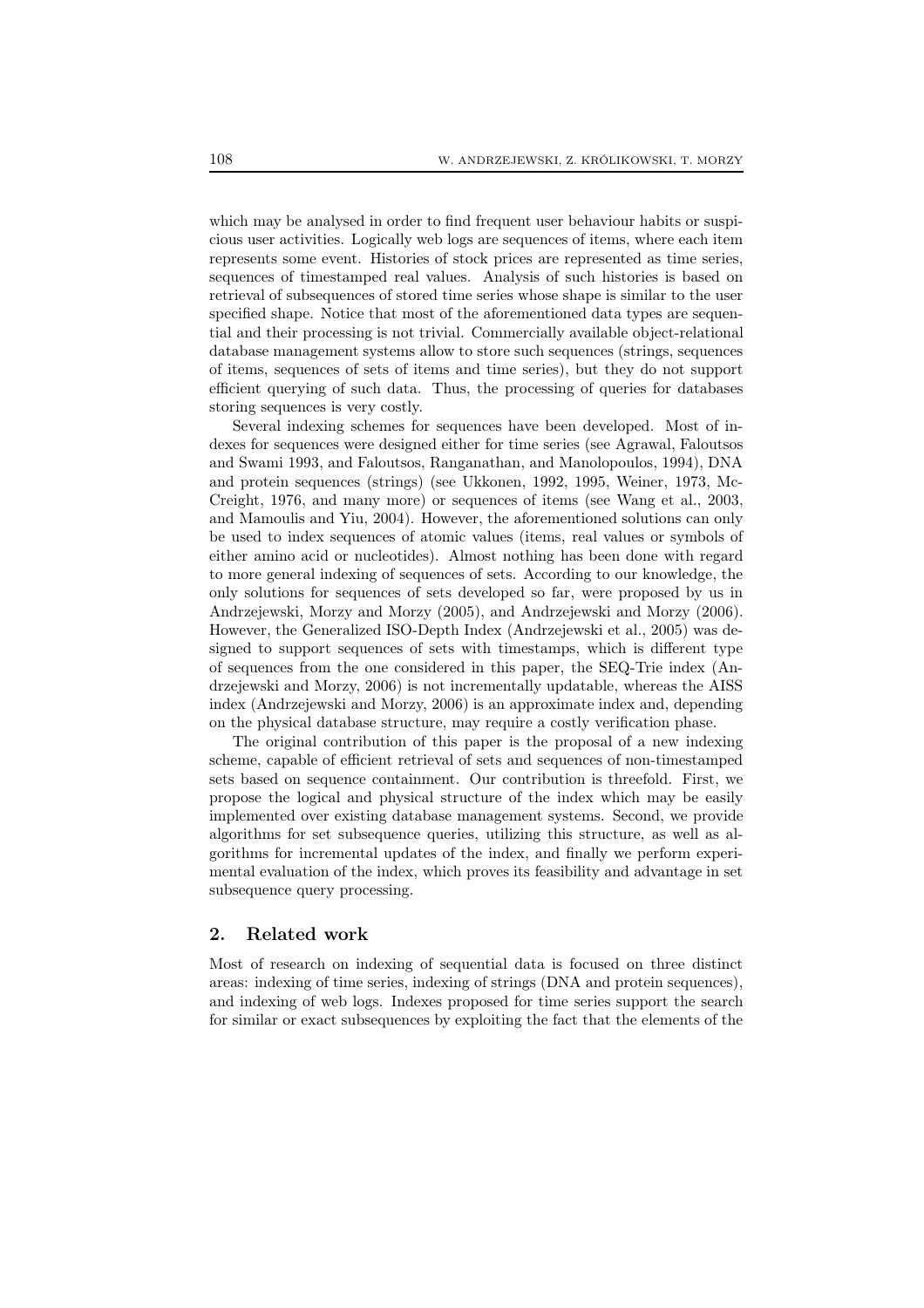indexed sequences are numbers. This is reflected both in index structure and in similarity metrics. Popular similarity metrics include Minkowski distance (see Keogh et al., 2001, and Yi and Faloutsos, 2000), compression-based metrics (see Keogh, Lonardi and Ratanamahatana, 2004) and dynamic time warping metrics (see Vlachos et al., 2003). Often, a technique for reduction of dimensionality of the problem is employed, such as discrete Fourier transform (see Agrawal, 1993, and Faloutsos and Swami, 1994). String indexes usually support search for subsequences based on identity or similarity to a given query sequence. Most common distance measure for similarity queries is the Levenshtein distance (see Levenshtein, 1965), and index structures are built on suffix tree (see Ukkonen, 1992, 1995, Weiner, 1973, and McCreight, 1976) or suffix array (see Manber and Myers, 1990).

Indexing of web logs data differs significantly from indexing of strings. The main difference is that each element in such a sequence is assigned a timestamp that must be taken into consideration when processing a query. Several different approaches have been considered so far. The first one used a special transformation technique to transform the original problem into the well-researched problem of indexing of sets (see Nanopoulos et al., 2002). Other approaches include ISO-Depth index (see Wang et al., 2003), which is based on a trie structure, and SEQ-Join index (see Mamoulis and Yiu, 2004), which uses a set of relational tables and a set of  $B^+$ -tree indexes.

Indexing of sets is a well researched subject. Many indexes were developed including, but not limited to: S-Tree (see Deppisch, 1986), Signature File (see Faloutsos and Christodoulakis, 1984), Partial Order Tree (see Goczyła, 1997), RD-Tree (see Hellerstein and Pfeffer, 1994), Hierarchical Bitmap Index (see Andrzejewski et al., 2003) and Inverted File (see Helmer and Moerkotte, 1999).

Recently, works on sequences of categorical data were extended to sequences of sets. The Generalized ISO-Depth Index proposed in Andrzejewski, Morzy and Morzy (2005) supports timestamped set subsequence queries and timestamped set subsequence similarity queries. Construction of the index involves storing all of the sequences in a trie structure and numbering the nodes in depth first search order. Final index is obtained from such trie structure. The SeqTrie index, presented in Andrzejewski and Morzy (2006b), is based on an idea similar to the Generalized Iso-Depth Index, however it was designed to support non-timestamped set subsequence queries. The AISS Index proposed in Andrzejewski and Morzy (2006a) was designed to support non-timestamped set subsequence queries on sequences of sets and subset queries on multisets, and uses a structure based on the inverted file.

# 3. Basic definitions and problem formulation

Let  $I = \{i_1, i_2, \ldots, i_n\}$  denote the set of *items*. A non-empty set of items is called an *itemset*. We define a *sequence* as an ordered list of itemsets and denote it:  $S = \langle s_1, s_2, \ldots, s_n \rangle$ , where  $s_p, p = 1, 2, \ldots, n$  are itemsets. Each itemset in the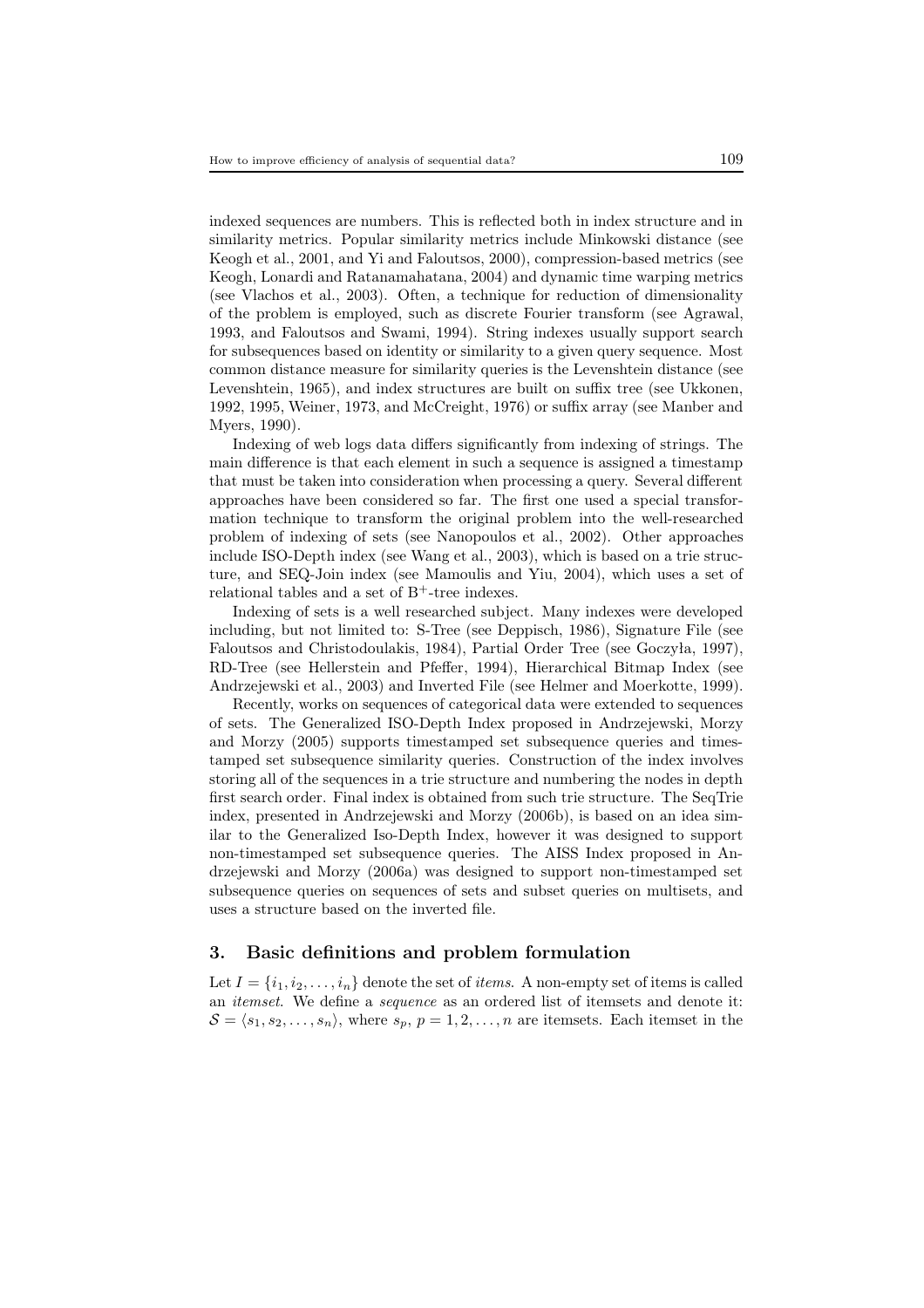sequence is called an *element* of a sequence. Given an element  $s_p$  we say that this element has a *position* p. Given two elements  $s_p$  and  $s_r$  where  $p < r$  we say that element  $s_p$  has a lower position than element  $s_r$ . Conversely, we say that element  $s_r$  has a greater position than  $s_p$ . Each element  $s_p$  of a sequence S is denoted  $\{x_1, x_2, \ldots, x_n\}$ , where  $x_i, i \in \langle 1, n \rangle$  are items. We define the *length* of a sequence as a number of elements in the sequence, and denote it  $|\mathcal{S}|$ . We also define the *size* of the sequence as the number of items in the sequence and denote it  $||S||$ . Given the item x and a sequence S we say that the item x is *contained* within the sequence S, denoted  $x \in S$ , if there exists any element in the sequence such that it contains the given item. Given sequences  $\mathcal S$  and  $\mathcal T$ , the sequence T is a *subsequence* of S, denoted  $T \subseteq S$ , if the sequence T may be obtained from sequence  $S$  by removing some of items from the elements, and removing empty elements, if such occur. We also say that if, and only if  $\mathcal{T} \sqsubseteq \mathcal{S}$ , the sequence  $\mathcal T$  is *contained* within the sequence  $\mathcal S$ . Conversely, we say that the sequence S *contains* the sequence T and that S is a *supersequence* of T.

We define a *database*, denoted DB, as a set of sequences, called *database sequences*. Each database sequence in the database has a unique *identifier*. Without the loss of generality we assume those identifiers to be positive integers. A database sequence identified by the number *id* is denoted  $S^{id}$ . Let the *support* of the item x, denoted  $supp(x)$ , be the number of sequences that contain the item. Formally,  $supp(x) = |\{S^{id} \in \mathcal{DB} : x \in S^{id}\}|$ . Given the *query sequence* Q, the *set subsequence query* retrieves a set of identifiers of all sequences from the database, such that they contain the query sequence, i.e.  ${id}: S^{id} \in \mathcal{DB} \wedge \mathcal{Q} \subseteq S^{id}$ . Such sets are called *result sets*. Our problem is to design an auxiliary structure (an index) for database tables storing sequences of sets, and an algorithm utilizing this structure, which allows efficient set subsequence query processing.

# 4. The FIRE index

#### 4.1. Logical index structure

In this section we present our new index for sequences of non-timestamped sets. The idea of the index is based on the well known inverted file index. The new index may be used to increase performance of set subsequence queries.

The basic inverted file structure, which may be used for indexing databases of itemsets, is composed of two parts: *dictionary* and *appearance lists*. The dictionary is the list of all the items that appear at least once in the database. Each item has an appearance list associated with it. Given the item  $x$ , the appearance list associated with item  $x$  lists identifiers of all the sets from database, that contain that item. Inverted file index is particularly efficient in supporting subset queries. Such queries are performed by reading appearance lists of all of the items from the query set, and finding their intersection.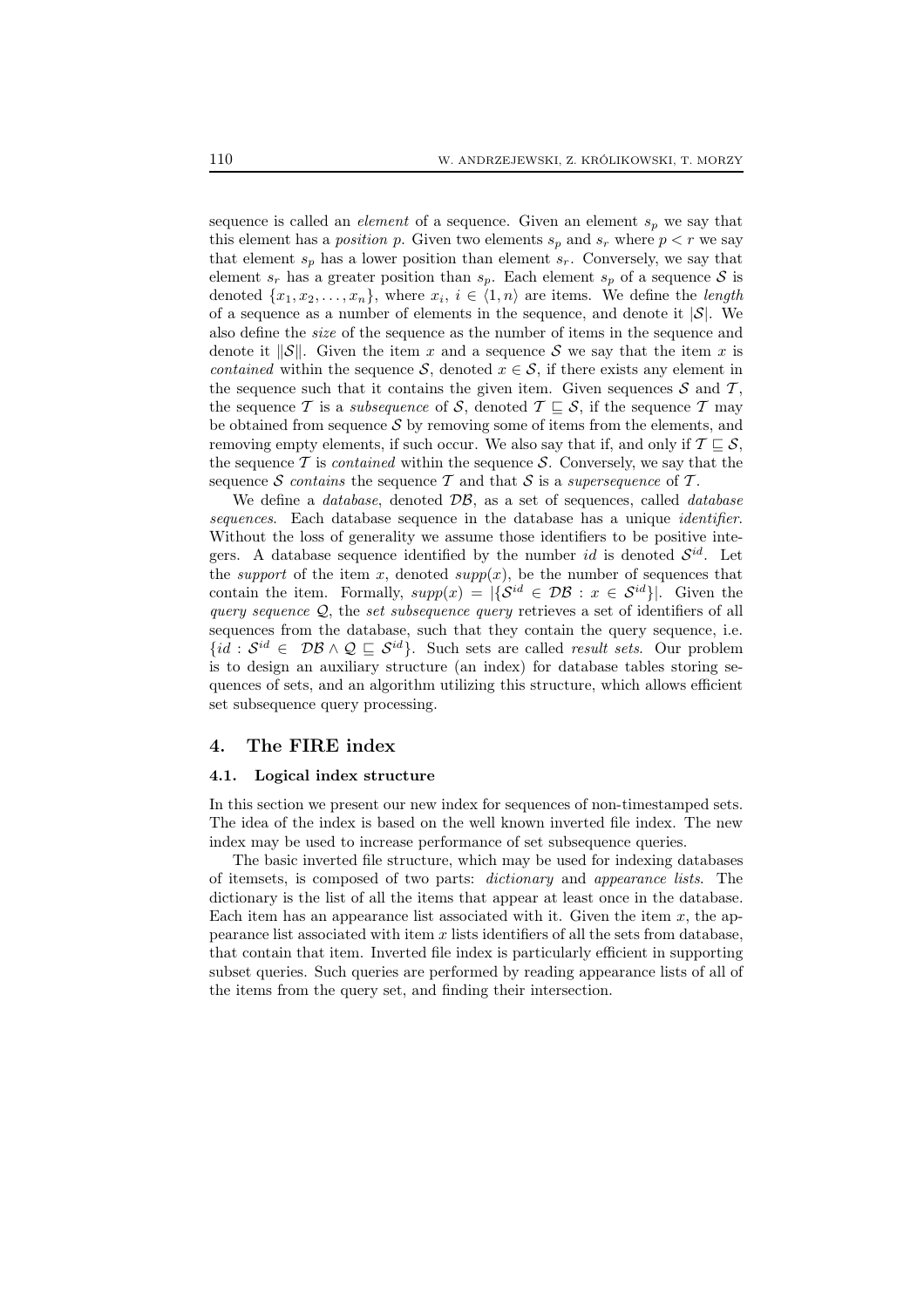In order to be able to store sequences of sets, we propose a straightforward modification. On appearance lists associated with items, we store sequence identifiers id, as well as element position  $r$  in this sequence. We also require that the entries on appearance lists be ordered first by the identifier of the sequence, and next by the element position. Notice that such modification allows us to store full information about sequences of sets. We denote the appearance list of the item x as  $\mathcal{L}^x$ . By  $(id,r) \in \mathcal{L}^x$  we denote the fact that the entry  $(id,r)$  is stored on the appearance list of the item  $x$ . Exemplary database and index are shown in Table  $1(a)$  and  $1(b)$ , respectively.

Table 1. Examples

| (a) Exemplary database |                                                                                             |  |  |  |  |
|------------------------|---------------------------------------------------------------------------------------------|--|--|--|--|
|                        | Id   Sequence                                                                               |  |  |  |  |
|                        | $\frac{\langle \{2,6\}, \{1,5,3\}\rangle}{\langle \{1,2\}, \{1,2,3\}, \{3\}, \{4\}\rangle}$ |  |  |  |  |
| 2.                     |                                                                                             |  |  |  |  |
|                        | $\langle \{5,6\}, \{1,3\}, \{2,5\} \rangle$                                                 |  |  |  |  |

(b) FIRE index for an exemplary database

| Dictionary (items support) |                                                 |       |  |       |       |  |  |  |
|----------------------------|-------------------------------------------------|-------|--|-------|-------|--|--|--|
|                            | $1(3)$ $2(3)$ $3(3)$ $4(1)$ $5(2)$ $6$          |       |  |       |       |  |  |  |
| Appearance lists           |                                                 |       |  |       |       |  |  |  |
|                            | $(1,2)$ $(1,1)$ $(1,2)$ $(2,4)$ $(1,2)$ $(1,1)$ |       |  |       |       |  |  |  |
|                            | $(2,1)$ $(2,1)$ $(2,2)$                         |       |  | (3,1) | (3,1) |  |  |  |
| (2,2)                      | (2,2)                                           | (2,3) |  | (3,3) |       |  |  |  |
|                            | (3,3)                                           |       |  |       |       |  |  |  |

## 4.2. Algorithms

We present two algorithms, utilizing the FIRE index structure to process set subsequence queries (the so-called recursive and non-recursive algorithms), as well as an algorithm for incremental updates of the index.

The main idea for the recursive set subsequence query algorithm is based on the following observations. Let us consider the appearance list  $\mathcal{L}^x$ , where x is any of the items in the query sequence. It is easy to notice that the set of different sequences, which are referred to by the entries on this list, i.e. the set  $\{id : (id, r) \in \mathcal{L}^x\}$ , is the upper bound on the result set (because supersequences must contain all of the items from the query sequence). Such upper bound may be obtained for any item such that  $x \in \mathcal{Q}$ , however, the best (smallest) upper bound may be obtained from the appearance list  $\mathcal{L}^x$  of the item with the lowest support. Any further processing of the query should just narrow the first estimate of the result set. Therefore, the next step of the algorithm should be to analyze the entries on the remaining appearance lists, to check if the sequences from the previously obtained upper bound fulfill the query conditions. Notice that though the upper bounds for each appearance list  $\mathcal{L}^x$ ,  $x \in \mathcal{Q}$ , may be different, identifiers of supersequences of the query sequence must be on all of them. Consequently, processing of the consecutive appearance lists should involve checking if they contain entries corresponding to the currently verified sequence from the first upper bound. If we assume that there is no correlation between the items, then the best pruning may be obtained if the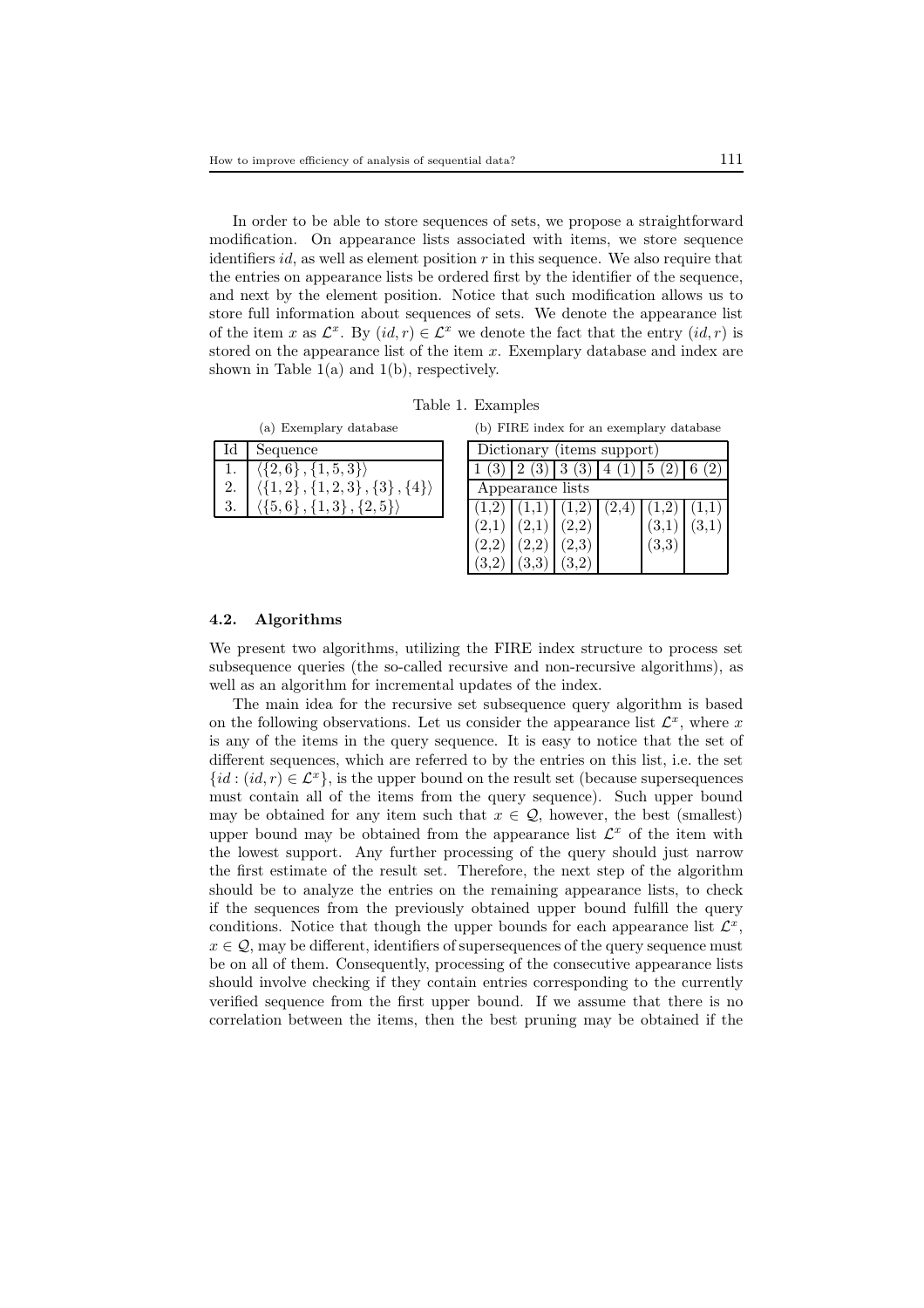next analysed appearance list is the list corresponding to the next item with the lowest support, as the number of common sequence identifiers would be the smallest. Therefore, we should process the items from the query sequence in the order of their support. To obtain the proper order of processing of the items, we should transform the query sequence  $\mathcal Q$  to the sequence of pairs  $\langle x, p \rangle_i$ , where  $x$  is an item, and  $p$  is the position of the element in the query sequence. These pairs should be ordered by the increasing support of the items. If an item appears more then once in the query sequence, we should use the position of the element for disambiguation. We shall denote this transformed query sequence as  $\mathcal{Q}^T$ .

Let us now consider the main loop of the algorithm. The main loop should iterate through all of the entries on the appearance list corresponding to the item with the lowest support. For each of the entries  $(id, r)$  on this list, the algorithm should verify, if the sequence identified by id is indeed a supersequence of the query sequence. Let us consider a situation, in which the item with the lowest support appears a number times in a single sequence. In such a case, the main loop would have to verify several times the same sequence, whether it is a supersequence of the query sequence. Such behaviour is necessary, because the algorithm which verifies each sequence (described in the next paragraph) will detect the supersequence of the query sequence only when the position  $r$  from the analysed appearance list entry refers to the element from the database sequence, which is a superset of the query sequence element at position  $p$ . However, if the verification algorithm detects that the analysed database sequence is already in the result set of the query, then the consecutive entries referring to the same sequence may be omitted.

In the previous discussion we omitted the problems associated with the order of the items in the query sequence. We shall address them now. Consider a situation in which the item  $x$  from the query sequence, which has the lowest support, is in the element  $s_p$  of the query sequence. Let the  $S$  be any sequence such that  $\mathcal{Q} \sqsubseteq \mathcal{S}$ . Because  $\mathcal{Q} \sqsubseteq \mathcal{S}$ , the sequence  $\mathcal{S}$  must contain an element  $s'_r$ such that  $s_p \subseteq s'_r$ . It is easy to notice that there must exist such  $s'_r$  that  $r \geq p$ . Therefore, during processing of the appearance list of the item with the lowest support we should only verify entries such that  $r > p$ .

Let us now consider the sequence verification algorithm. As was stated briefly before, this algorithm checks if there are entries on all of the consecutive appearance lists, which refer to the verified sequence. To work correctly, this algorithm must take into account the information about order of the elements, as well as the fact that the item may appear in the sequence more than once. Therefore, this algorithm should try to assign all of the items from the query sequence to some entries on the appearance lists, referring to the verified sequence in such a way that the order of the items in the query sequence and the items corresponding to the appearance list entries in the database sequence are the same. To achieve this we suggest the following, recursive, appearance list processing schema.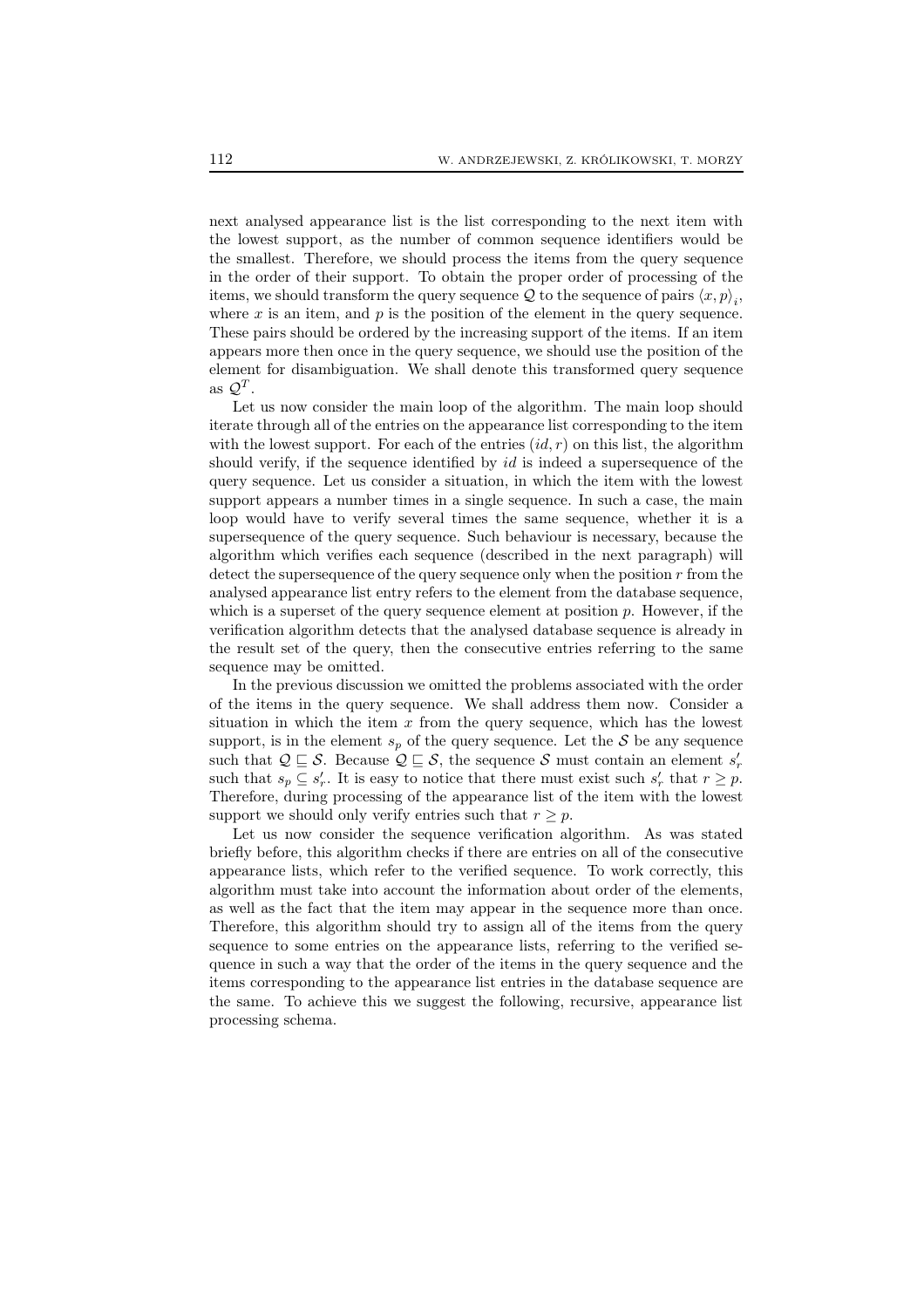Let  $id'$  be the identifier of the sequence which is to be verified. For each entry  $(id', r2)$  on the appearance list  $\mathcal{L}^{x2}$  such that  $(x2, p2)_2 \in \mathcal{Q}^T$  and  $r2$  does not disturb the order of the items, find entries  $(id', r3)$  on the appearance list  $\mathcal{L}^{x3}$  such that  $(x3, p3)_3 \in \mathcal{Q}^T$  and r3 does not disturb the order of the items. For each of the entries found on the appearance list  $\mathcal{L}^{x3}$  find the entries  $(id', r4)$ on the appearance list  $\mathcal{L}^{x4}$  such that  $(x4, p4)_4 \in \mathcal{Q}^T$  and  $r4$  does not disturb the order of the items. Perform such search until you find an entry for all of the pairs in  $\mathcal{Q}^T$ . If the entry for the last pair of the sequence  $\mathcal{Q}^T$  is found, then the sequence  $id'$  should be included in the result set and further verification of this sequence may be aborted. In order to be able to find such  $r$  values in the appearance list entries, which respect the ordering of the items, we propose the following solution. We allocate an auxiliary table called  $MAP$  of the size equal to  $|Q|$ . We use this series to "map" the query sequence elements to database sequence elements. The value  $r$  stored at the index number  $p$  in the table  $MAP$ means that we have mapped the pth query sequence element to the rth element of the database sequence. If  $MAP[p] = null$  then the query sequence element at the position  $p$  is not mapped. Initially, this series is filled with *nulls*. Given a pair  $(x, p)$  of the converted query sequence  $\mathcal{Q}^T$  and an identifier id of the verified sequence, if we find an entry  $(id, r)$  on the appearance list  $\mathcal{L}^x$ , we map the query sequence element at position  $p$  to the rth database sequence element, by storing the value r in  $MAP[p]$ . The auxiliary table  $MAP$  may be utilized in two ways. First, if during recursive scanning of the appearance list we start processing of the pair  $(x, p)$  from the sequence  $\mathcal{Q}^T$  such that  $MAP[p] \neq null$  we know that the only entry on the appearance list  $\mathcal{L}^x$ , which does not disturb the order of the items, is the entry  $(id', MAP[p])$ . Second, if during recursive processing of the appearance list we start processing of the pair  $(x, p)$  from the sequence  $\mathcal{Q}^T$ , such that  $MAP[p] = null$ , we may find the lower and upper bound on the position r, which does not disturb the order of the items. Let us start with the calculation of the lower bound. Two cases, which must be addressed during the calculation of this bound are presented by Figs. 1 and 2. The first case (Fig. 1) represents a situation, in which there are no mappings of the query sequence elements to the database sequence elements for query elements, which have a lower position than the currently analyzed element. In such a case the database sequence element should have the position at least equal to the position of the query element (this is the same situation as in the main loop of the set subsequence query algorithm). The second case (Fig. 2) represents a situation, in which there are mappings of the query sequence elements to the database sequence elements for query elements which have a lower position then the currently analyzed element. In such a case, we must find among these mappings, the one that corresponds to the query element that is the nearest to the analysed query element. The lower bound is equal to the value stored in the found mapping plus the number of elements located between the two analysed query sequence elements. Steps for calculating the lower bound are given by the algorithm 3. The algorithm for calculating the upper bound is very similar. As before, there are two cases,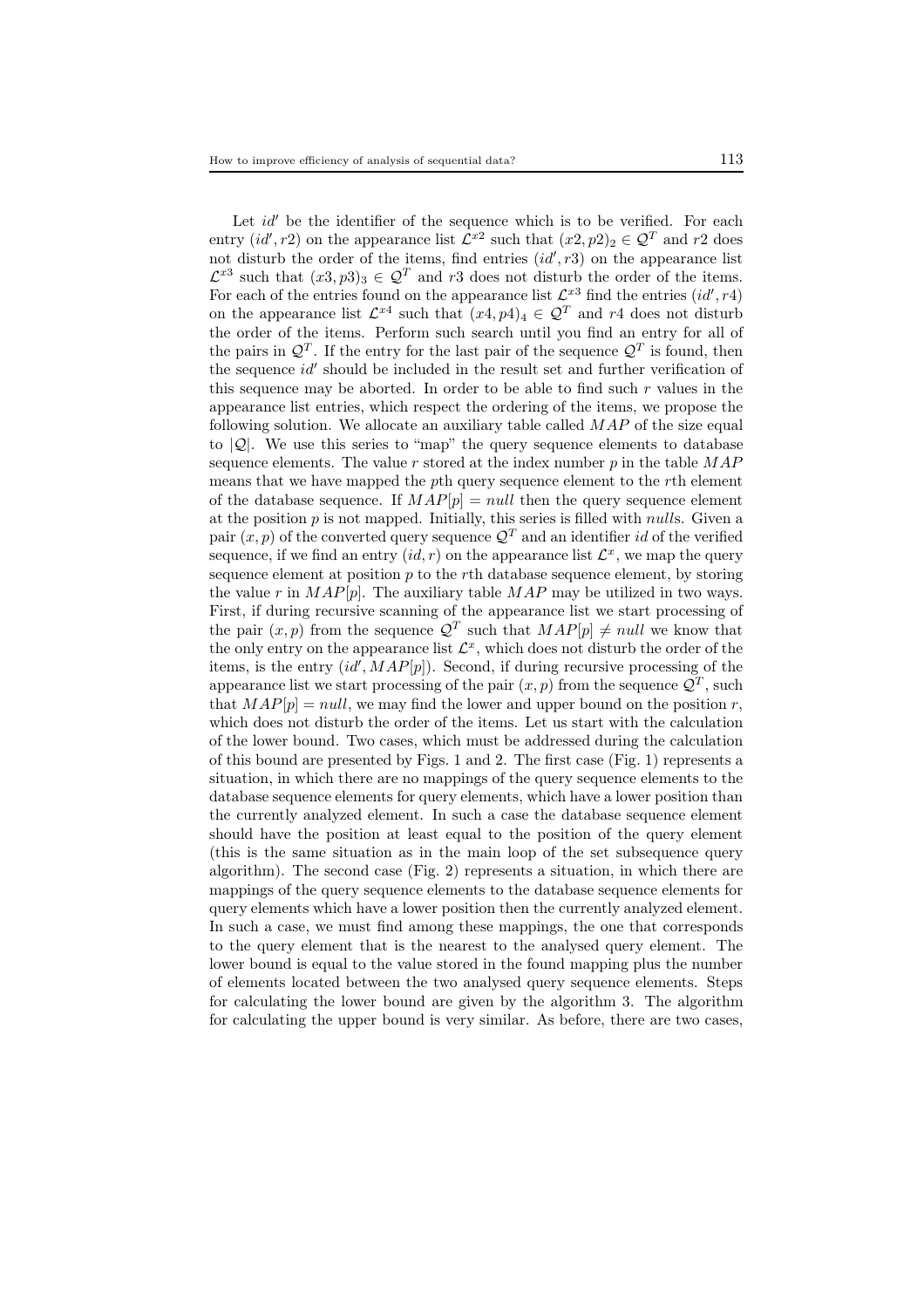which are illustrated by Figs. 3 and 4. In the first case (Fig. 3), there are no mappings for any of the query sequence elements, which have position greater than the analysed element. In such a case, there is no upper bound, so the algorithm should return  $\infty$ . In the second case (Fig. 4) there are mappings for some of query sequence elements, which have a position greater than the analysed query sequence element. In such a case we must find among these mappings, the one that corresponds to the query element that is the nearest to the analysed query element. The upper bound is equal to the value stored in the found mapping minus the number of elements located between the two analysed query sequence elements. Steps for calculating the upper bound are given by the algorithm 4.

Concluding, the data stored in the table  $MAP$  enables the sequence verifying algorithm to respect the order of the items in the sequence as it allows for determining which elements of the database sequence may be mapped to the given query sequence element. The above discussion is summarized by the algorithms 1 and 2.



Figure 1. Lower bound, case 1 Figure 2. Lower bound, case 2







Figure 3. Upper bound, case 1 Figure 4. Upper bound, case 2

This concludes the description of the recursive algorithm for set subsequence queries. We shall now demonstrate an exemplary execution of the presented algorithm using an exemplary database and index (see Table 1).

Example 1 *Let us consider the following query sequence:*

$$
\mathcal{Q} = \left\langle \{1,3\}, \{4\} \right\rangle.
$$

*The first step is to convert this query sequence to a sequence of pairs of item identifier and its position in the query sequence, ordered by the support of the items. After conversion, we obtain the following sequence:*

$$
\mathcal{Q}^T = \langle (4,2)(1,1)(3,1) \rangle.
$$

*Next, we retrieve the first (and, in this case, only) entry from the appearance list of the item* 4*. This entry refers to the fourth element of the second database sequence. Because item* 4 *comes from the second element from the query sequence,*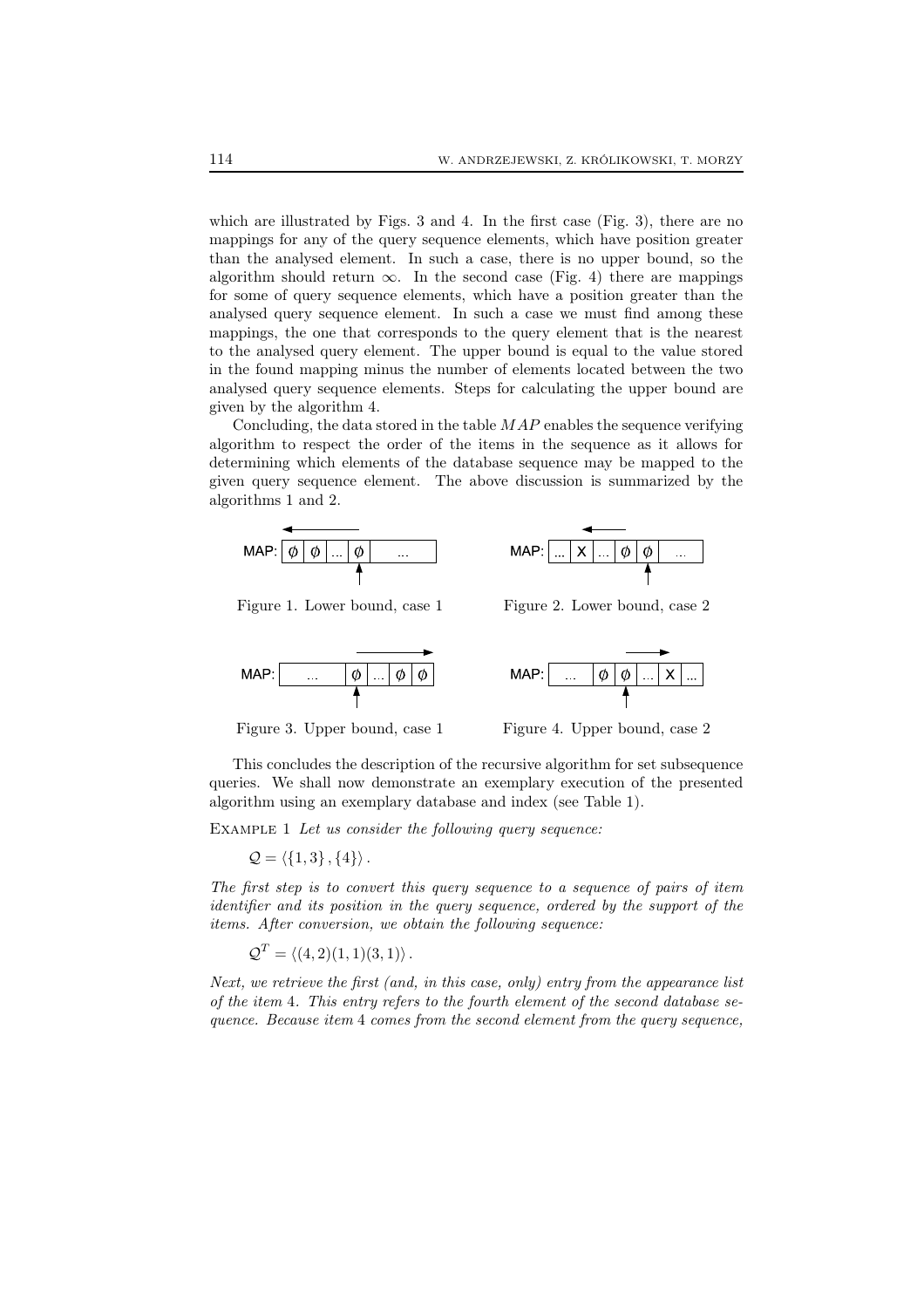#### Algorithm 1 An algorithm for set subsequence queries

INPUT: Query sequence Q.

OUTPUT: Result set results.

- 1. Allocate auxiliary table called  $MAP$  of size equal to  $|\mathcal{Q}|$  and fill it with NULLs.
- 2.  $lastId \leftarrow -1$
- 3. Transform the query sequence Q into the sequence of pairs  $\langle x, p \rangle_i$ , denoted  $\mathcal{Q}^T$ , where x is an item, and s is the number of the element in the query sequence. These pairs should be ordered by the increasing support of the items and element positions.
- 4. For each of the entries  $(id, r)$  on the appearance list of the item x from the pair  $\langle x, p \rangle_1$  (corresponding to the item with the lowest support), such that  $r \geq p$  and  $id \geq lastId$ , perform the following steps:
	- (a)  $\text{MAP}[p] \leftarrow r$
	-
	- (b) Call function  $checkSub(2, id)$  (algorithm 2).<br>(c) If the result of the last call to the checkSub function is TRUE, then:
		- i.  $lastId \leftarrow id$
		- ii. Store id in the result set results.
	- (d)  $MAP[r] \leftarrow null$

Algorithm 2 Function checkSub used by the algorithm 1, which verifies whether the candidate sequence is indeed the supersequence of the query sequence.

ASSUMPTIONS: We assume that the transformed query sequence  $\mathcal{Q}^T$ , result set results and auxiliary table MAP are globally accessible.

INPUT: Recursion level level, candidate sequence identifier id.

OUTPUT: TRUE, if the sequence id is the supersequence of the query sequence, FALSE if not.

- 1. If  $level > ||Q||$  then return TRUE. If the condition is not satisfied, then perform the following steps:
- 2. Retrieve the pair  $\langle x, p \rangle_{level}$  from  $\mathcal{Q}^T$ .<br>3. If MAP[p]  $\neq NULL$  then perform the following steps:
- - (a) Check on the appearance list of the item x if it contains the entry  $\{id, MAP[p]\}.$
	- (b) If it does not, return false.
	- (c) If it does, return the value returned by the function call: *checkSub(id, level* + 1).
- 4. If  $\text{MAP}[p] = NULL$  then perform the following steps:
	- (a)  $l \leftarrow lowerBound(p)$  (algorithm 3)
	- (b)  $u \leftarrow upperBound(p)$  (algorithm 4)
	- (c) For each of the entries  $(id, r)$  on the appearance list of the item x, such that  $r \geq$  $l \wedge r \leq u$  perform the following steps:
		- i.  $\text{MAP}[p] \leftarrow r$
		- ii. If the value returned by the call to the function  $checkSub(id, level + 1)$  is TRUE then return TRUE. iii.  $\text{MAP}[p] \leftarrow NULL$
	-
	- (d) Return FALSE.

*we map the second element from the query sequence to the fourth element of the database sequence by storing 4 under the second entry of the* MAP *table. Now, we need to analyze item* 1 *from the query sequence, which comes from the first element of the query sequence. By analysing the* MAP *table (algorithms 3 and 4) we obtain lower and upper bound on the position of the database element corresponding to the first element of the query sequence. The obtained lower bound*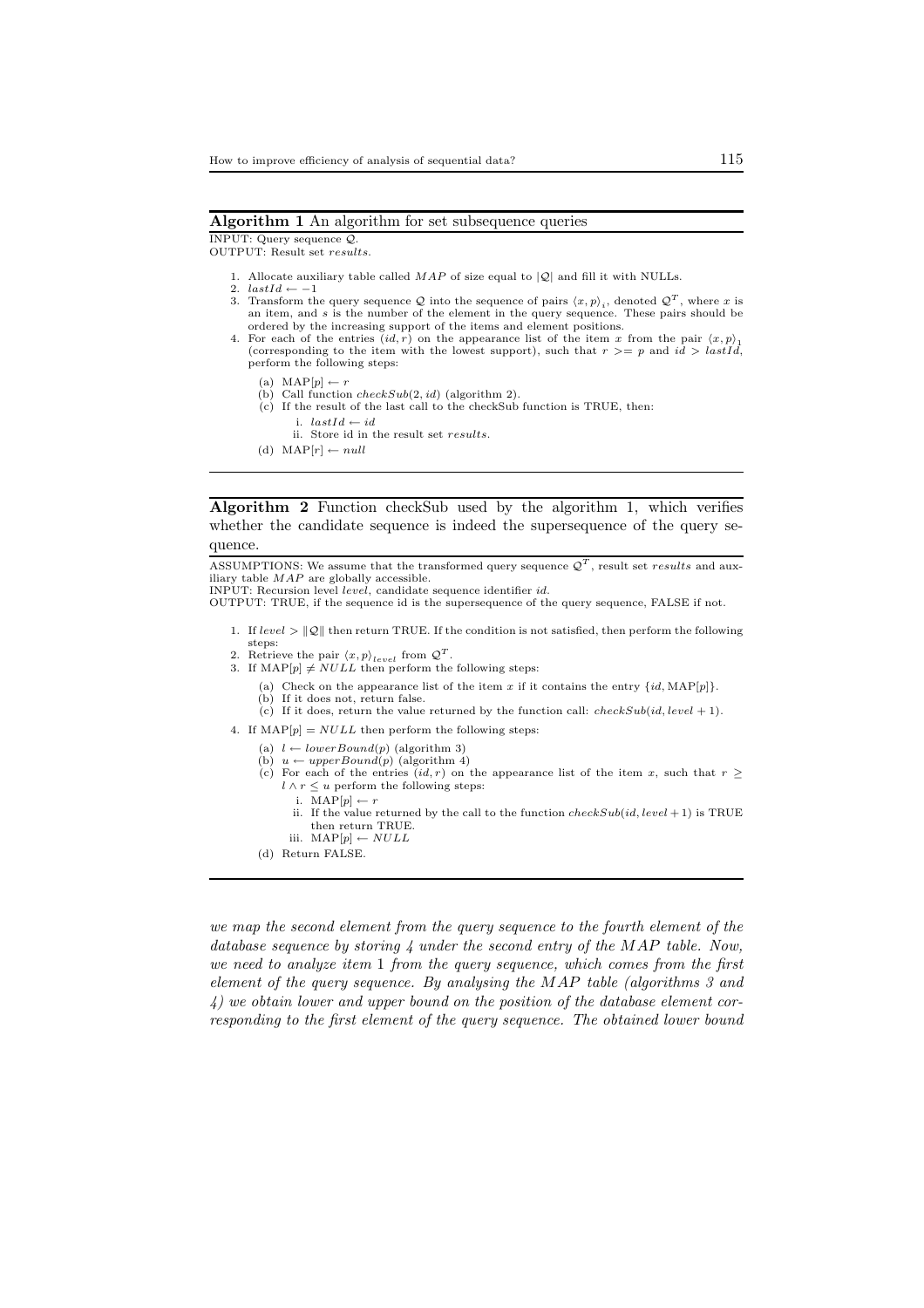Algorithm 3 Function *lowerBound*, calculating the smallest possible element mapping for the given element position in the query sequence.

ASSUMPTIONS: We assume that the auxiliary table MAP is globally accessible.

INPUT: Query sequence element number p.

- 1. Find the largest index in the table MAP, which is smaller than  $p$ , and the value stored in the table under this index is not NULL. 2. If such index does not exist, return p.
- 3. If such index exists, store it in the variable  $i$ .
- 4. Return MAP[i] +  $p i$ .

Algorithm 4 Function upperBound, calculating the largest possible element mapping for the given element position in the query sequence.

ASSUMPTIONS: We assume that the auxiliary table MAP is globally accessible.

INPUT: Query sequence element number p.

OUTPUT: The greatest possible element position in the database sequence, which may be analysed as a potential superset of the element p.

- 1. Find the smallest index in the table  $MAP$ , which is larger than  $p$ , and the value stored in the table under this index is not NULL.
- 2. If such index does not exist, return  $\infty$ .
- 3. If such index exists, store it in the variable  $i$ .
- 4. Return  $MAP[i] + p i$ .

*is equal to* 1*, and the upper bound is equal to* 3 *(see Fig. 5(a)). Because we analyse the second database sequence, we now search the appearance list of item* 1 *for entries referring to first, second or third element of the database sequence. There are two such entries:* (2, 1) *and* (2, 2) *(see Fig. 5(b)). We start processing these entries with the entry* (2, 1)*. This entry refers to the first element of the database sequence, which means that we need to map the first element of the query sequence to the first element of the database sequence. We assign* 1 *to the first entry of the* MAP *table. We now process the third item from the query sequence. This item comes from the first element of the query sequence. Because we analyse the second database sequence, and the first element of the query sequence is mapped to the first element of the database sequence, we search for the entry* (2, 1) *on the appearance list of the item* 3*. There is no such entry, therefore, we now need to retract to analysis of the second item of the query sequence (see Fig. 5(c)). We now choose the second entry retrieved from the appearance list of the item* 1 *(entry* (2, 2)*). We map the first element of the query sequence to the second element of the database sequence by assigning value* 2 *to the first entry of the* MAP *table and analyse the appearance list of item* 3*. Because we analyse the second database sequence and the first element of the query sequence is mapped to the second element of the database sequence, we search for the entry* (2, 2) *on the appearance list of the item* 3*. There is such an entry (see Fig. 5(d)). Because entries on appearance lists have been found for all of the*

OUTPUT: The least element position in the database sequence, which may be analysed as a potential superset of the element p.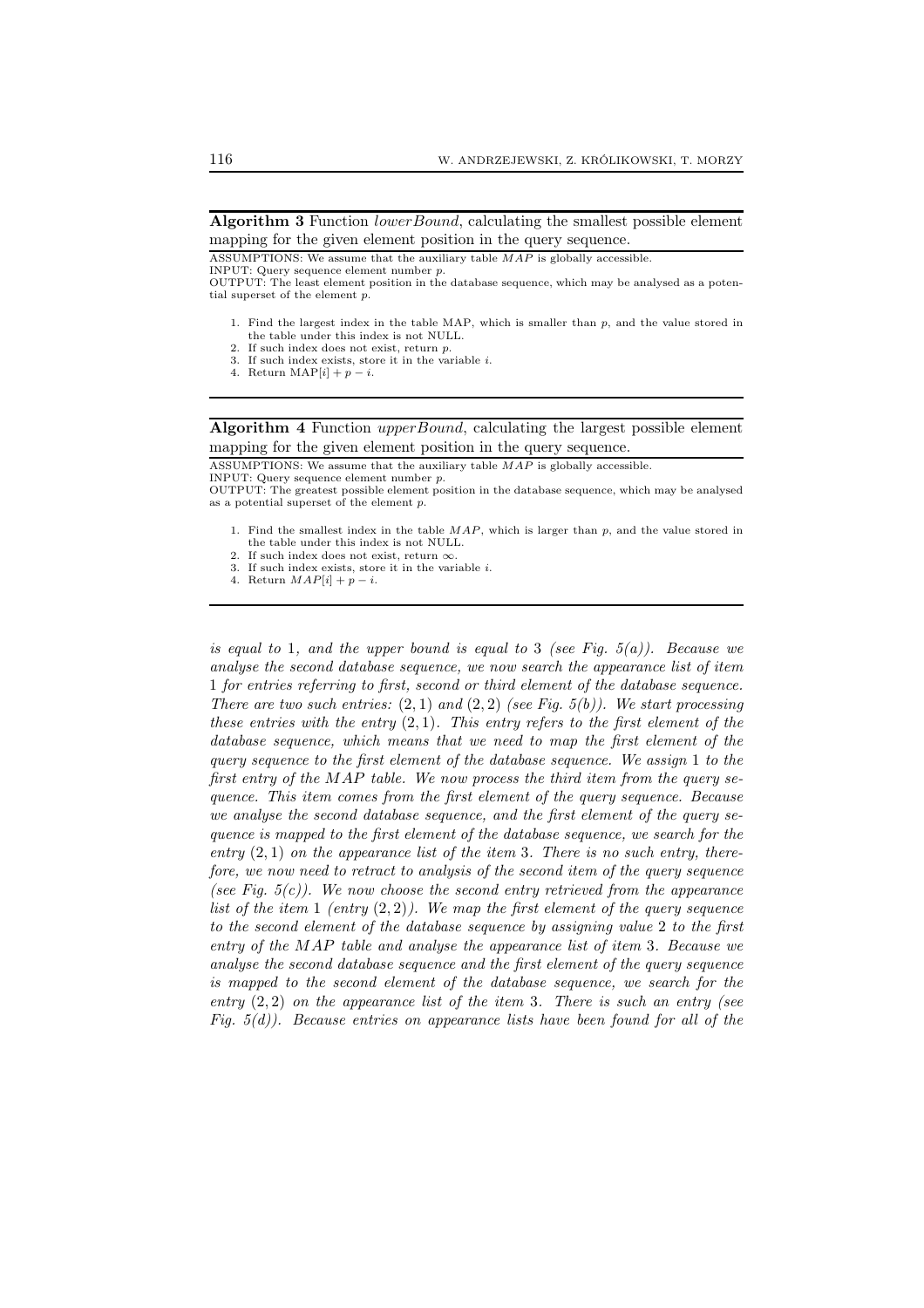

Figure 5. Illustration for Example 1

*items from the query sequence, the second database sequence identifier should be stored in the result set. Because there are no more entries on the appearance list of the item* 4*, we terminate the algorithm. The result set stores only identifier of the second database sequence.*

Though algorithm 1 offers very good performance (as it will be shown in Section 5) there are some special cases, in which it could perform poorly. Let us consider a database composed only of the following database sequence:  $\mathcal{S}^1$  =  $\{\{1, 2, 3\}, \{1, 2, 3\}, \{1, 2, 3\}, \{1, 2, 4\}\}\$  and a query sequence  $\mathcal{Q} = \{\{1, 2, 4\}\}\$ . The index for such a database is shown in Table 2.

Table 2. FIRE index for a database composed only of the sequence  $S^1$  =  $\langle \{1, 2, 3\}, \{1, 2, 3\}, \{1, 2, 3\}, \{1, 2, 4\}\rangle$ 

| Dictionary (items support) |       |       |       |  |  |  |  |
|----------------------------|-------|-------|-------|--|--|--|--|
| 1(1)                       | 2(1)  | 3(1)  | 4 (1) |  |  |  |  |
| Appearance lists           |       |       |       |  |  |  |  |
| (1,1)                      | (1,1) | (1,1) | (1,4) |  |  |  |  |
| (1,2)                      | (1,2) | (1,2) |       |  |  |  |  |
| (1,3)                      | (1,3) | (1,3) |       |  |  |  |  |
|                            |       |       |       |  |  |  |  |

Assume that after the transformation of the query sequence, we obtain the following sequence of pairs:  $\langle (1, 1)(2, 1)(4, 1) \rangle$ . Processing of this query will start with the analysis of the appearance list of item 1. First, the only element of the query sequence will be mapped to the first element of the database sequence.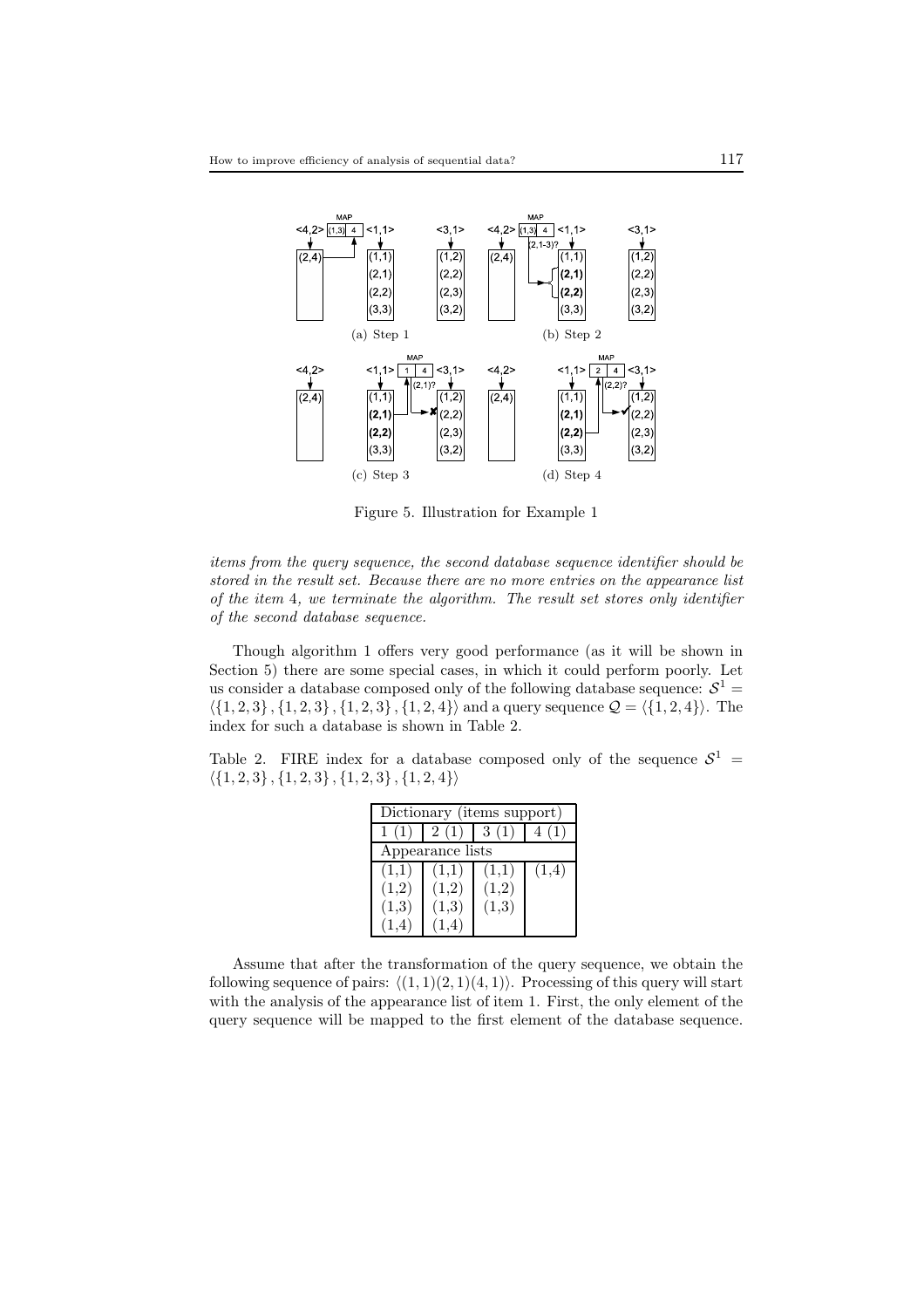Next, we process item 2. Because the element of the query sequence has been mapped we only need to check if the entry  $(1, 1)$  exists on the appearance list of item 2. Because such entry exists we now need to check if the same entry exists on the appearance list of item 4. Unfortunately, there is no such entry. Because of this, we will need to retract to the first step of the algorithm, and choose the second entry from the appearance list of item 1. Obviously, once again we will need to retract for this and even the third entry on the appearance list of item 1, each time performing almost complete verification of the database sequence. The database sequence will only be verified for the last entry on this list. To remedy this problem, we propose another, non-recursive, algorithm for set subsequence queries, which is based on the algorithm for solving subset queries using simple inverted file.

Consider an itemset Q. If we read from the index appearance lists of all of the items from the set and find their intersection, we obtain all the supersets of the set Q. We extend this algorithm to include information about the order of the elements in the query sequence. Given the query sequence  $Q$ , we find all of the supersets of the element  $q_1$ . For the sake of simplicity, let us assume that each sequence in the database contains at most one such superset. Database sequences storing the supersets found in this step form the first approximation of the result set, because such sequences are supersequences of a prefix of the query sequence composed of a single element. Next, we search for all of supersets of the element  $q_2$ , but discard all of the elements that do not belong to the sequences which were found in the previous step or their position in the database sequence is smaller than the position of the previously found superset from the same sequence. Once again, assume that each sequence in the database stores at most one superset of the element  $q_2$ . Next approximation of the result set is a set of sequences storing supersets found in this step (it is a set of sequences which are supersequences of the prefix of the query sequence composed of two first elements of the query sequence). We repeat the last step for the rest of the elements from the query sequence, obtaining more accurate approximations of the result set. The last approximation is equal to the result set. While this procedure allows us to find all of the supersequences of the query sequence, it will only work properly under the assumption that each sequence in the database stores at most one superset of each of the query sequence elements. If at one of the steps more than one superset in a single database sequence is found, there is a problem of choosing which supersets position should be used as input for the next step of the algorithm. For the algorithm to work properly, we need to chose the superset with the lowest position. Clearly, if any other superset had been chosen, a superset of one of the next elements in the query sequence could be pruned, resulting in a false dismissal of the database sequence which could possibly be a result of the query. The above discussion is summarized by the algorithm 5. This basic algorithm may be optimized thanks to the following observation. Notice that in the loop iterating through the query sequence elements, in each iteration whole appearance lists are read and their intersections found. As can be clearly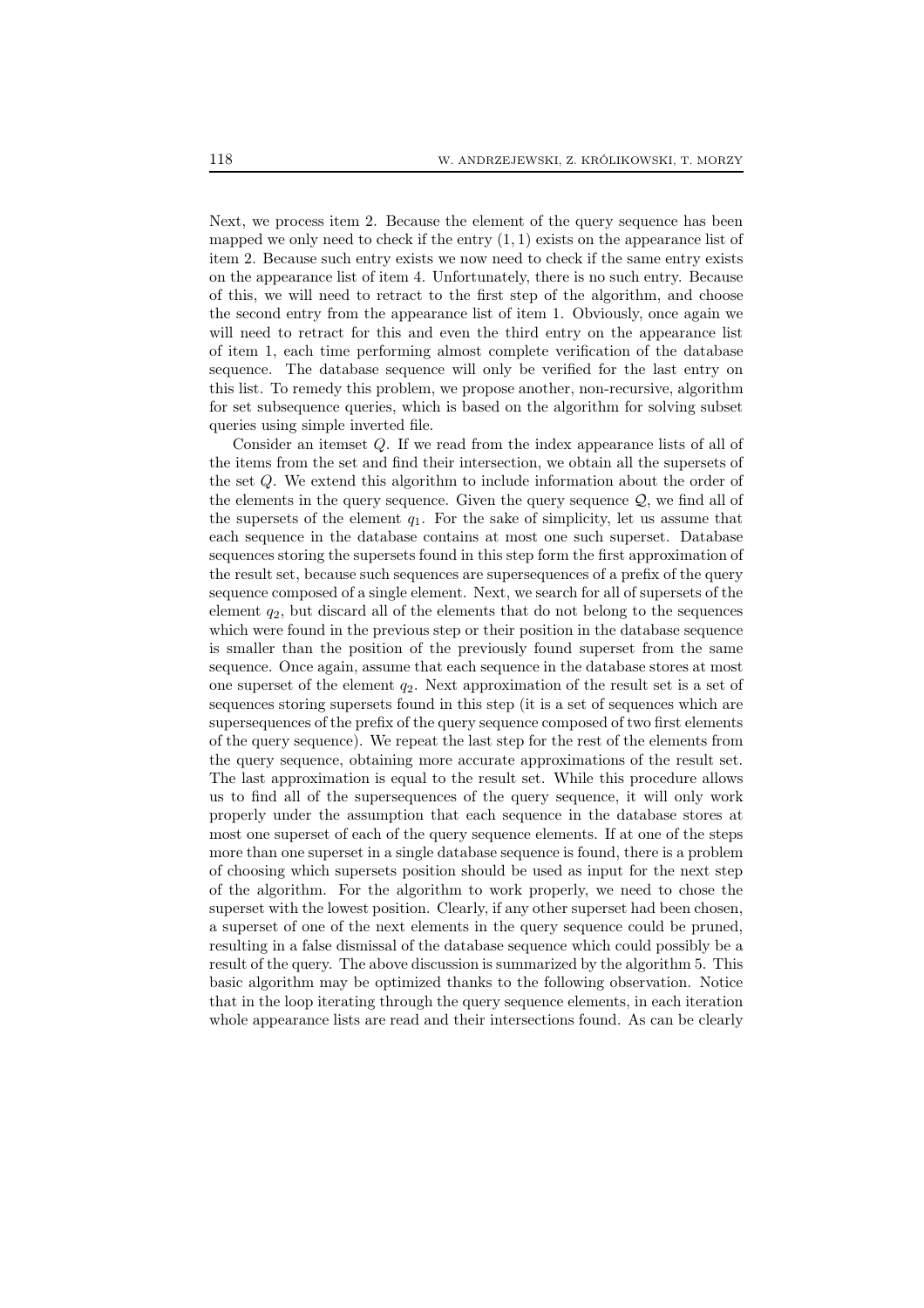seen, we need to read only parts of these lists, as we are only interested in entries referring to the elements in sequences, which were found in the previous step. Furthermore, the interesting entries should have the position greater than the position of the previously found element from the same sequence. Retrieval of such entries requires a more complicated access to the physical index structure which, for big candidate sets, could result in poor performance. However, after several iterations, when the candidate sets are smaller, it may be beneficial for the algorithm to use this optimization. The optimizations discussed above are included in the algorithm 6.

#### Algorithm 5 Basic non-recursive algorithm for set subsequence queries

INPUT: Query sequence Q. OUTPUT: Result set results.

- 1. Read appearance lists of all of the items from the element  $q_1$  and find their intersection. The obtained set of entries will be denoted E.
- 2.  $E \leftarrow \{(id, r) : (id, r) \in E \land \nexists (id, r') \in E : r' < r\}$
- 3. For each of the elements  $q_i$ , where  $i = 2, \ldots, |\mathcal{Q}|$  perform the following steps:
	- (a) Read appearance lists of all of the items from the element  $q_i$  and find their intersection. The obtained set of entries will be denoted E'.<br>
	(b)  $T \leftarrow \{(id, r) : (id, r) \in E' \land \exists (id, r') \in E : r' < r\}$
	- (c)  $E \leftarrow \{(id, r) : (id, r) \in T \land \nexists (id, r') \in T : r' < r\}$
- 4.  $results \leftarrow \{id : (id, r) \in E\}$

# Algorithm 6 Improved non-recursive algorithm for set subsequence queries

INPUT: Query sequence Q. OUTPUT: Result set results.

- 1. Read appearance lists of all of the items from the element  $q_1$  and find their intersection. The obtained set of entries will be denoted E.
- 2.  $E \leftarrow \{(id, r) : (id, r) \in E \land \nexists (id, r') \in E : r' < r\}$
- 3. For each of the elements  $q_i$ , where  $i = 2, \ldots, |\mathcal{Q}|$  perform the following steps: (a) If the set  $E$  is small enough then i. Read appearance lists of all of the items from the element  $q_i$  and find their intersection. Retrieve only entries  $(id, r)$  such that  $\exists (id, r') \in E : r > r'$  The obtained set of entries will be denoted E'. ii.  $E \leftarrow \{(id, r) : (id, r) \in E' \land \nexists (id, r') \in E' : r' < r\}$ (b) Else i. Read appearance lists of all of the items from the element  $q_i$  and find their intersection. The obtained set of entries will be denoted  $E'$ . ii.  $T \leftarrow \{(id, r) : (id, r) \in E' \land \exists (id, r') \in E : r' < r\}$ iii.  $E \leftarrow \{(id, r) : (id, r) \in T \land \nexists (id, r') \in T : r' < r\}$ 4.  $results \leftarrow \{id : (id, r) \in E\}$

EXAMPLE 2 Let us now demonstrate an exemplary execution of the non*recursive set subsequence query processing algorithm. Our example will use the algorithm 6. We assume that the first approximation of the result set is "small*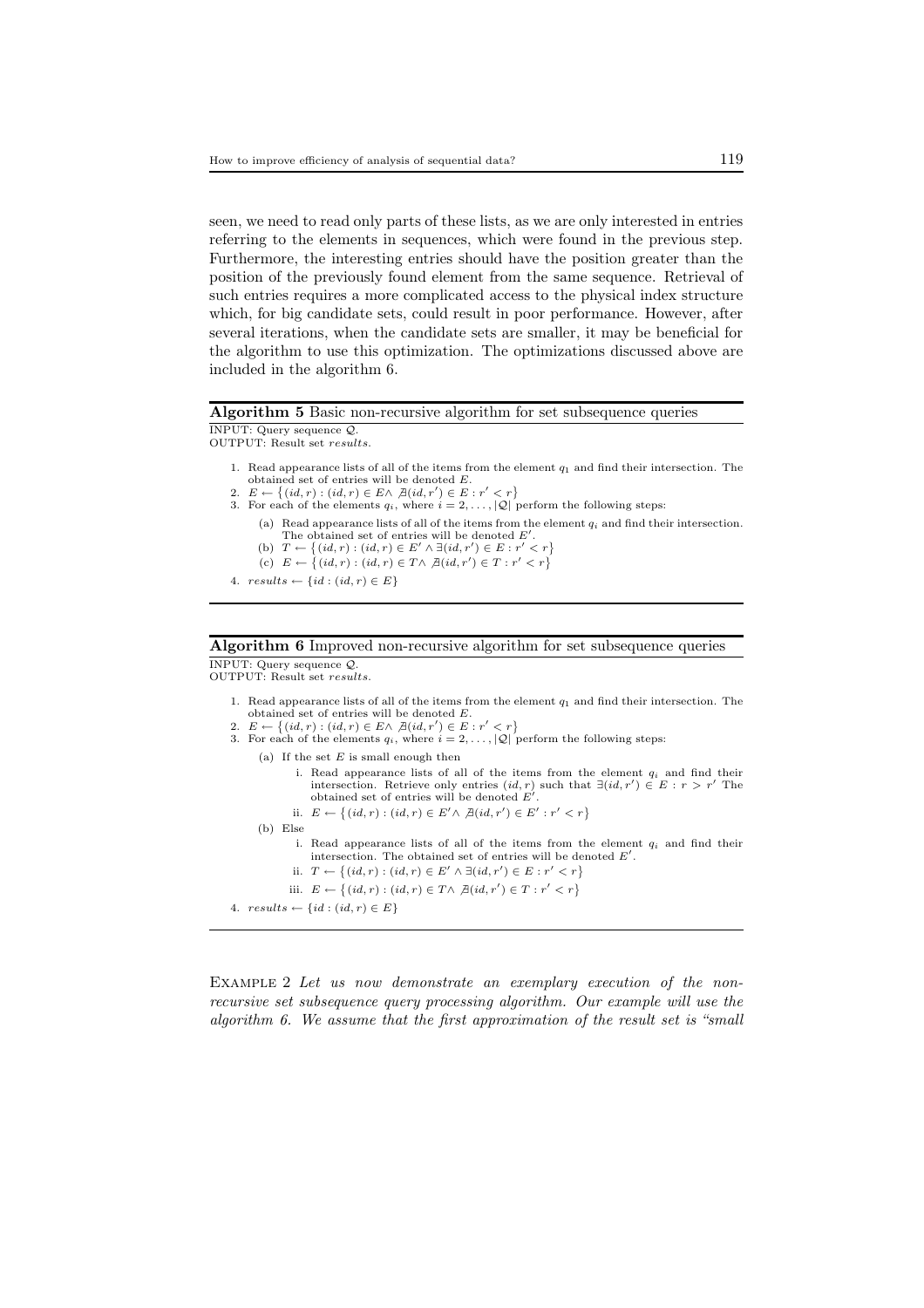

Figure 6. Illustration for Example 2

*enough" to use this optimization. Consider the following query sequence:*

 $Q = \langle {1, 3}, {2, 5} \rangle.$ 

*As a first step, we retrieve appearance lists of items* 1 *and* 3*, and calculate their intersection. The computed intersection consists of entries:*  $(1, 2)$ ,  $(2, 2)$ *and* (3, 2)*. Normally, as a next step, we would remove all entries such that there exists another entry referring to the element of the same sequence, but with lower position, however, in this intersection there are no such entries. Therefore, the set* E *stores all of the obtained entries. Next, we start analysing the second element from the query sequence. Because we use optimization, we iterate through all of the entries stored in set* E *and for each such entry we retrieve from the appearance lists of items* 2 *and* 5 *entries referring to the same sequence, but with higher position. We calculate intersections of the obtained sets of entries. For entries* (1, 2) *and* (2, 2) *from the set* E *the obtained intersections are empty. For entry* (3, 2)*, the obtained intersection is composed of a single entry* (3, 3)*. Therefore, the new set* E *stores only one entry* (3, 3)*. Because we finished analysing all of the elements from the query sequence, we obtain the result set from the last set* E*. The result set stores the identifier of the third sequence in the database. This example is illustrated by Fig. 6.*

The index FIRE is easily updatable. The algorithm for incremental updates of the index is straightforward. To reflect changes in database, just remove entries on the appearance lists, which correspond to the removed items, and add new entries, which correspond to the added items. Detailed steps for updating the sequences are presented by the algorithm 7.

|  |  | Algorithm 7 An algorithm for incremental updates of the index |  |  |
|--|--|---------------------------------------------------------------|--|--|
|  |  |                                                               |  |  |

INPUT: Sequence identifier id, old version of the sequence  $S_{old}^{id}$  (if inserting  $\|\mathcal{S}_{old}^{id}\| = \emptyset$ ), new version of the sequence  $S_{new}^{id}$  (if deleting  $\|\mathcal{S}_{new}^{id}\| = \emptyset$ ). OUTPUT: Modified index.

1. Let  $O = \{(x, r) : x \in S^{old} \land r \text{ is the element position of an item } x\}$ 

- 2. Let  $N = \{ (x, r) : x \in S^{new} \wedge r \text{ is the element position of an item } x \}.$
- 3. For each  $(x, r) \in O \setminus N$  delete from the appearance list of the item x entry  $(id, r)$ .
- 4. For each  $(x, r) \in N \setminus O$  insert into the appearance list of the item x entry  $(id, r)$ .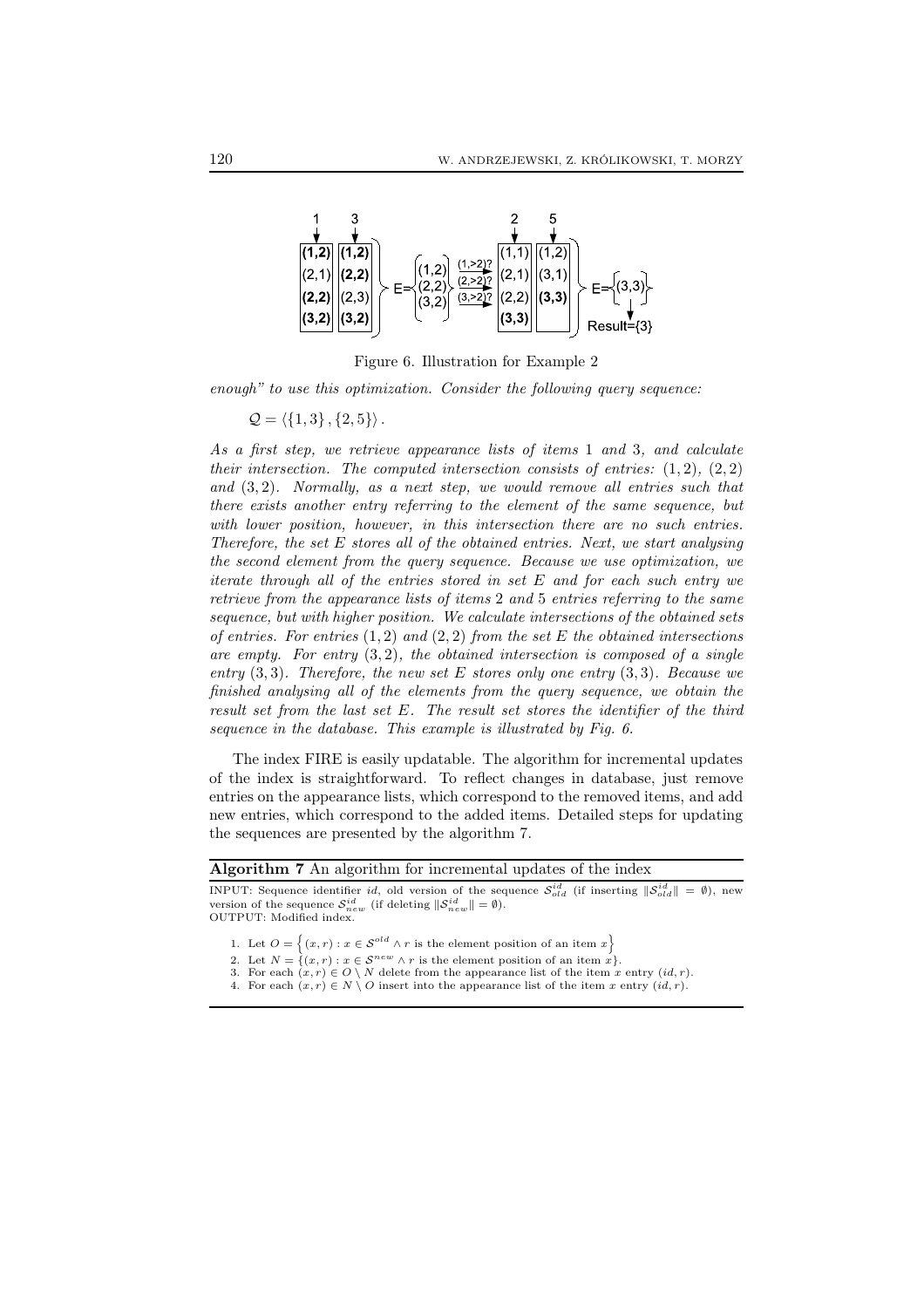#### 4.3. Physical index structure

We shall now discuss the physical structure of an index. It is easy to notice that the recursive algorithm for query execution reads the index in three different ways: scans the whole appearance list, scans the appearance list entries referring to a single sequence and only a given interval of elements, and reads a single entry on the appearance list (check whether a given entry is on the list, or not). The non-recursive algorithm either scans the whole appearance list or finds (on the appearance list) entries referring to elements from a single sequence, which have a position greater than the given value.

Our physical structure of the index should support such access methods and furthermore, it should allow us to easily insert, delete and sort entries on the appearance lists. Let us consider the slightly modified  $B^+$  tree which stores only keys (no data are associated with them). Let keys be the triples  $\langle x, id, r \rangle$ , where x is the item identifier, id is the identifier of a sequence, and r is the position of the element in the sequence  $id$ , in which the item x is contained. Let the order imposed on those triples be the lexicographic one, first by item, then by sequence identifier and finally by the element position. Such B <sup>+</sup> tree has all of the required properties. All of the aforementioned index access types can be represented as either range or point queries to the  $B^+$  tree index. Notice that such implementation has other advantages: very simple insertion, deletion and modification of entries, as well as "automatic" removal, or insertion of appearance lists (each list exists only, if there is at least one entry from it stored in the tree).

## 5. Performance tests

We have performed three different experiments, testing the impact of: the number of sequences, the average sequence length and the average element size on the index performance. For each of the experiments we built 20 databases, 10 of which were built using uniform distribution and the other 10 were built using the zipfian distribution for element generation. For each of the databases we randomly built 40 queries. During experiments these sets of queries were executed 10 times. The obtained query processing times were averaged. We compare the performance of the FIRE index to the performance of the only other incrementally updatable index for sequences of sets, the AISS index. Table 3 summarizes the experiment parameters.

The first experiment tested the impact of the number of sequences stored in database on the index performance. Fig. 7 presents the performance of the FIRE index for zipfian and uniform distributions in comparison to the performance of the AISS index and full scan of database. Analysing the Fig. 7 one may notice a few things. First, the query processing times of both the AISS index and the FIRE index depend linearly on the number of sequences stored in the database. Second, for the uniform distribution of the items the query processing times of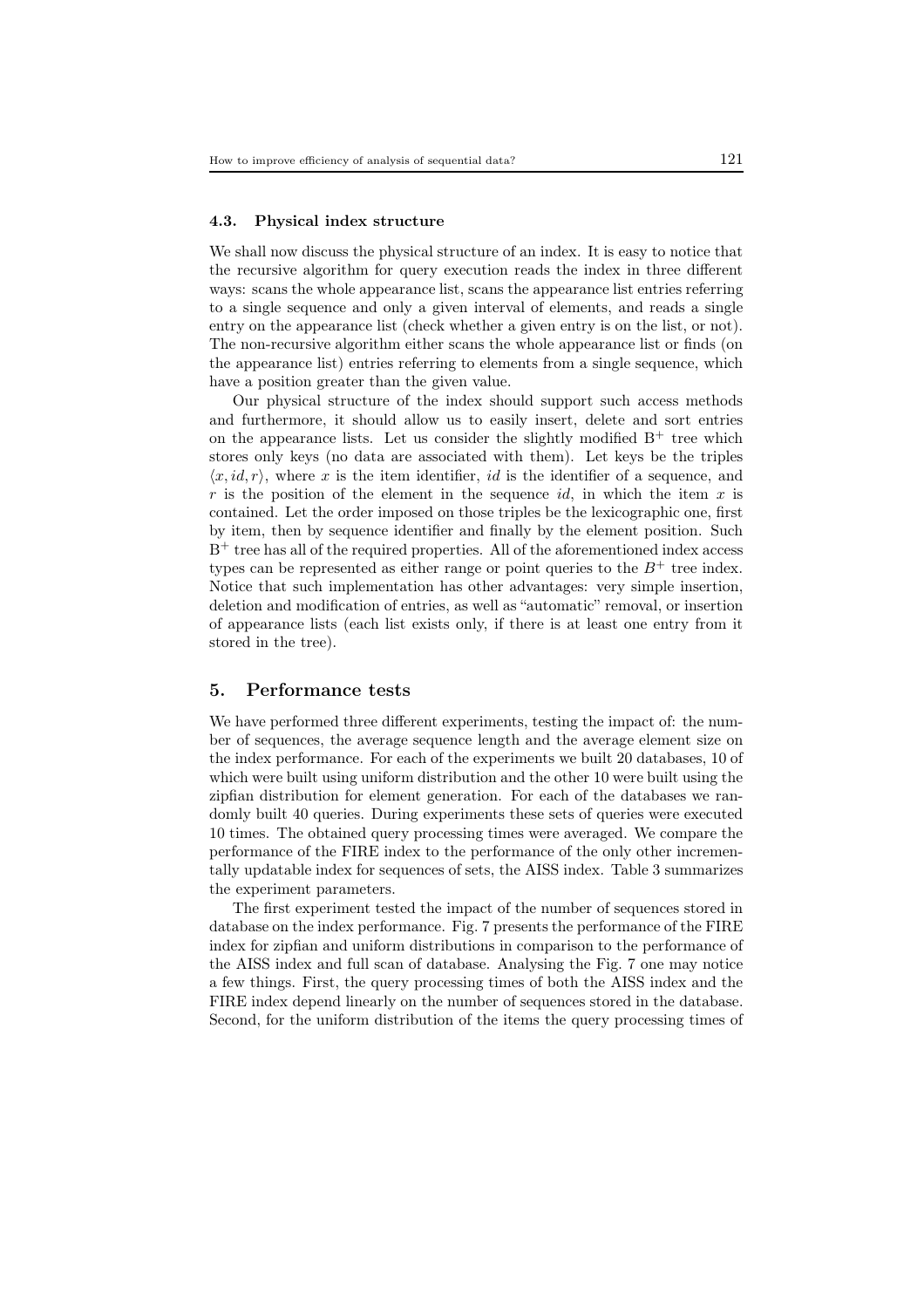| Parameter                        | Experiment number:  |          |        |  |
|----------------------------------|---------------------|----------|--------|--|
|                                  |                     |          |        |  |
| number of different items        | 150000              | 150000   | 150000 |  |
| item distribution                | zipfian and uniform |          |        |  |
| minimal element size [items]     |                     |          | 5-95   |  |
| maximal element size [items]     | 30                  | -30      | 15-105 |  |
| minimal sequence size [elements] |                     | $5 - 95$ | 5      |  |
| maximal sequence size [elements] | 10                  | 15-105   | 15     |  |
| number of sequences              | 10000-100000        | 10000    | 10000  |  |
| page/node size [bytes]           | 4096B               | 4096B    | 4096B  |  |

Table 3. Experiment parameters

the recursive algorithm for the FIRE index are smaller than those of the AISS index, while the non-recursive algorithm is comparable with the AISS index algorithm. Third, for the index AISS and the recursive algorithm of the index FIRE, the query processing times do not depend significantly on the distribution of items. However, for the non-recursive algorithm, distribution of items has a great impact on the index performance. For the uniform distribution, the non-recursive algorithm is comparable with AISS index, whereas for skewed distribution, performance of this algorithm is worse by more than two orders of magnitude when compared to other algorithms. Fourth, when we compare query processing times when using index, to times obtained during a full scan of database, we may notice that they are three orders of magnitude smaller.

The second experiment tested the impact of the average length of sequences stored in the database on the index performance. Fig. 8 presents the performance of the FIRE index for zipfian and uniform distributions in comparison to the performance of the AISS index and the full scan of the database. Let us consider the results presented in Fig. 8. Once again we may observe linear dependency of query processing times on the average length of sequences stored in the database. The recursive algorithm of the FIRE index processes queries faster then the AISS index. We may also notice that query processing times (using the recursive algorithm) for databases with the zipfian distribution are a bit smaller than the query processing times for the uniform distribution. This may be explained by the following observations. When the zipfian distribution is used, some appearance lists are very long, but there are also multiple very short appearance lists. Because we start query processing with the items with the lowest support (and probably with the shortest appearance lists), we obtain smaller sets of sequences to verify in the main loop of the query processing algorithm, which improves the performance of the index. One may also make another interesting observation: the trend of growth of query execution times, when the zipfian distribution is used, is not as stable as in experiments with uniform distribution. This is particularly apparent for the average query execu-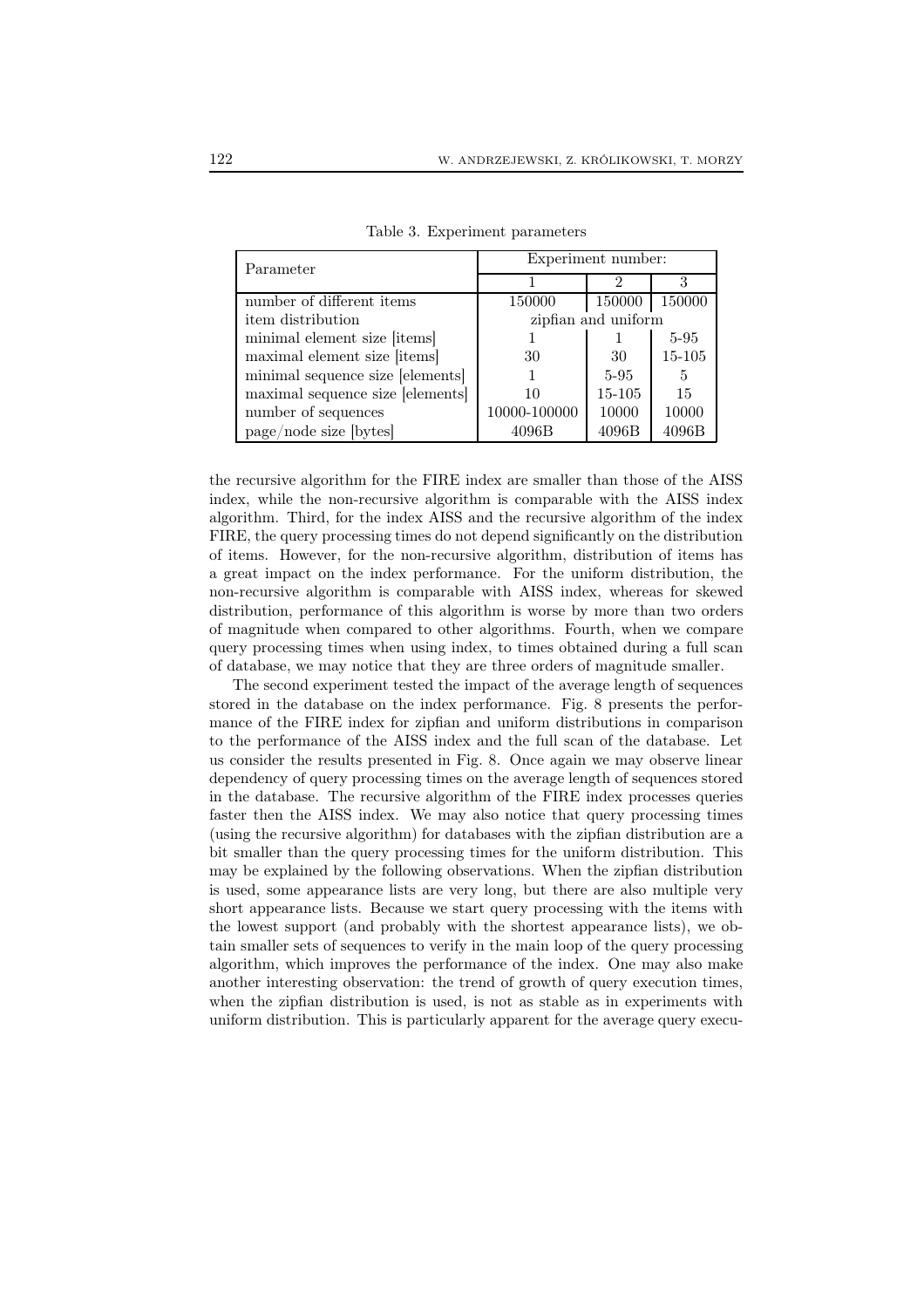





Figure 8. Average sequence length



Figure 9. Average element size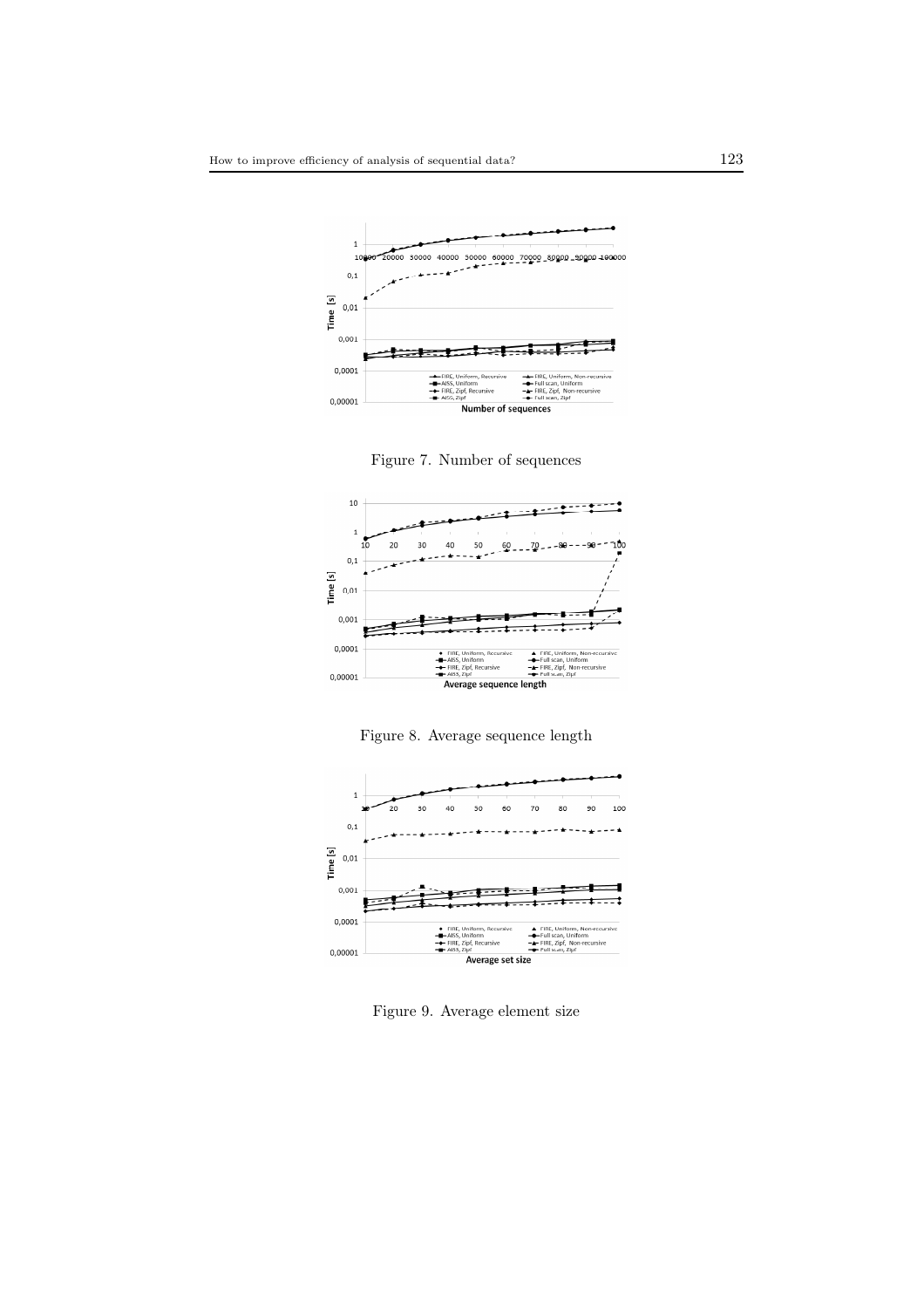tion times on databases with sequences of average length equal to 100. In this case, one of the randomly generated queries was very short, and composed of only frequent items. As was pointed out in Andrzejewski and Morzy (2006a), this is a very bad case for the AISS index, as it requires to retrieve and analyze a large part of the database. As we can clearly see, the recursive algorithm of the FIRE index behaves much better in this case. The non-recursive algorithm, as in previous experiment, behaves differently depending on the distribution of the items. For uniform distribution, its performance is comparable with that of the AISS index, whereas for zipfian distribution its performance is by more than two orders of magnitude worse. When we compare query processing times using index to those obtained using full scan of the database, we may notice that they are by more than three orders of magnitude smaller.

The third experiment tested the impact of the average size of elements in the database on the index performance. Fig. 9 presents the performance of the FIRE index for zipfian and uniform distributions in comparison to the performance of the AISS index and full scan of the database. Let us analyse Fig. 9. The dependency of the query execution times on the average size of elements is also linear. As in previous experiments, FIRE index is faster than the AISS index, for the recursive algorithm query processing times are a little bit shorter for the databases with the zipfian distribution of items, whereas for the non-recursive algorithm query processing times on databases with the zipfian distribution are by more than an order of magnitude worse than for the rest of the algorithms. Finally, when we compare query processing times using index to those observed during a full scan of the database, FIRE index is by three orders of magnitude faster than the full scan of database.

# 6. Conclusions and future work

We have proposed a new indexing scheme, capable of retrieving sequences of sets based on sequence containment. We have proposed the logical and physical structure, and we have developed the algorithms for index construction, set subsequence query processing and incremental updates of the index. Our index is capable of storing full information about indexed sequences and therefore it does not need any assumptions as to the physical and logical structure of the database. As we have experimentally shown, the FIRE index is faster than the AISS index and processes set subsequence queries by three orders of magnitude faster than the full scan of database. Query processing times are also almost independent of the distribution of items (they may be even shorter when the items have skewed distribution).

In future we plan to design algorithms for other classes of queries for sequences of sets as well as performing extensive performance tests on real world data to determine more of the possible application domains of our index. We also plan to design compression schemes of our index, to lessen the number of disk accesses required to process the queries.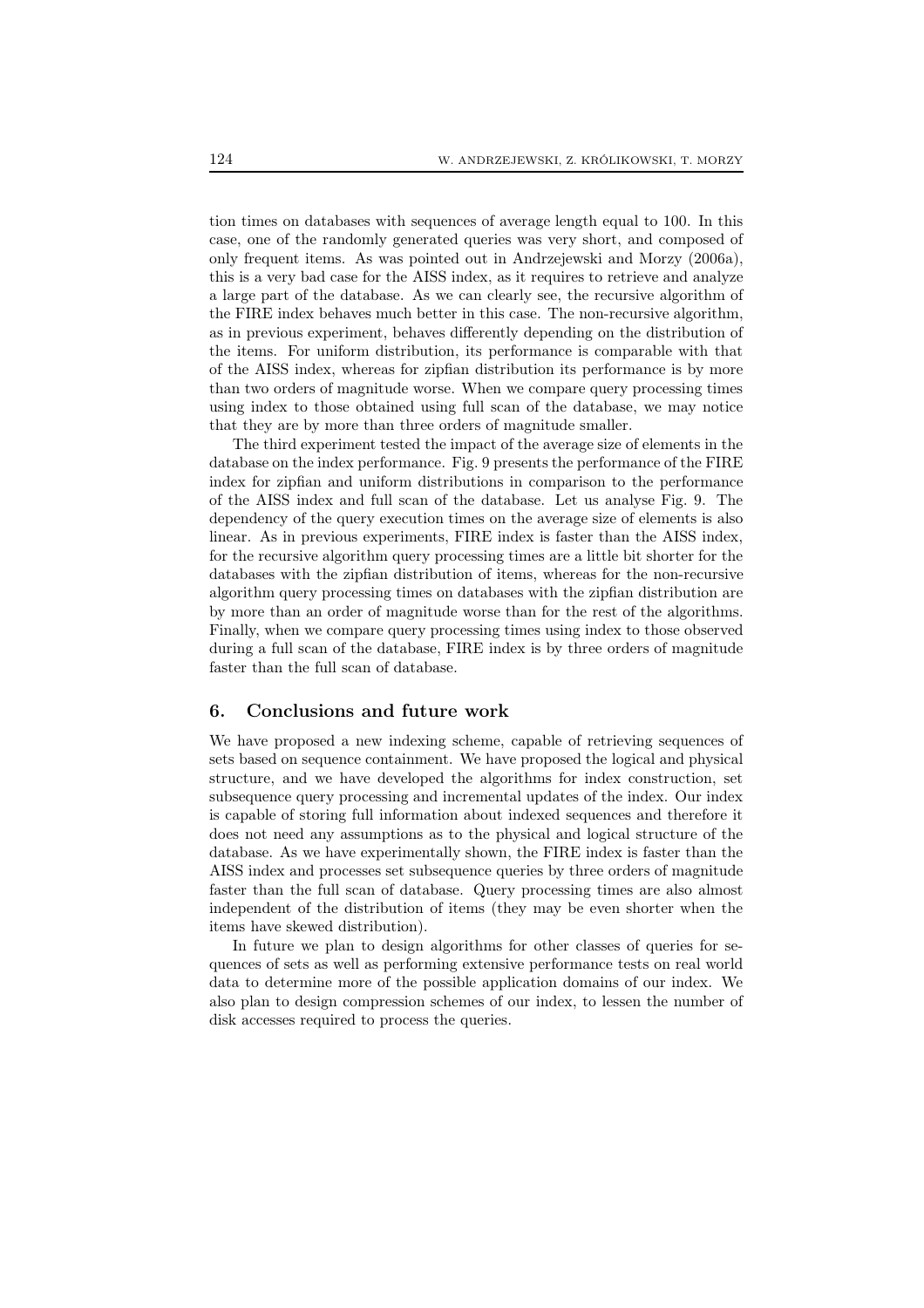# References

- AGRAWAL, R., FALOUTSOS, C. and SWAMI, A.N. (1993) Efficient similarity search in sequence databases. *Proceedings of the 4th International Conference on Foundations of Data Organization and Algorithms*, Chicago. Springer Verlag, 69–84.
- Andrzejewski, W., Gaertig, P., Radom, M. and Antoniewicz, M. (2003) Opracowanie i analiza wydajnościowa indeksu dla przybliżonego wyszukiwania podzbiorów danych (Development and efficiency analysis of an index for the approximate retrieval of data subsets; in Polish). Diploma Thesis. Poznan University of Technology.
- ANDRZEJEWSKI, W. and MORZY, T. (2006a) AISS: An index for non timestamped set subsequence queries. *Proceedings of the 8th International Conference on Data Warehousing and Knowledge Discovery*, Cracow. Springer Verlag, 503–512.
- ANDRZEJEWSKI, W. and MORZY, T. (2006b) SeqTrie: An index for data mining applications. *Proceedings of the 2nd ADBIS Workshop on Data Mining and Knowledge Discovery*, 13–25.
- ANDRZEJEWSKI, W., MORZY, T. and MORZY, M. (2005) Indexing of sequences of sets for efficient exact and similar subsequence matching. *Proceedings of the 20th International Symposium on Computer and Information Sciences*, Istanbul. Springer Verlag, 864–873.
- Deppisch, U. (1986) S-Tree: a dynamic balanced signature index for office retrieval. *Proceedings of the 9th annual international ACM SIGIR conference on Research and development in information retrieval*, Pisa. ACM Press, 77–87.
- FALOUTSOS, C. and CHRISTODOULAKIS, S. (1984) Signature files: an access method for documents and its analytical performance evaluation. *ACM Transactions on Information Systems (TOIS)* 2 (4), 267–288.
- Faloutsos, C., Ranganathan, M. and Manolopoulos, Y. (1994) Fast subsequence matching in time-series databases. *Proceedings of the 1994 ACM SIGMOD international conference on Management of data*, Minneapolis. ACM Press, 419–429.
- Goczyła, K. (1997) The Partial-Order Tree: A New Structure for Indexing on Complex Attributes in Object-Oriented Databases. *Proceedings of the 23rd Euromicro Conference*, Budapest. IEEE, 47–54.
- HELLERSTEIN, J. M. and PFEFFER, A. (1994) The RD-Tree: an index structure for sets. Technical Report 1252. University of Wisconsin at Madison.
- HELMER, S. and MOERKOTTE, G. (1999) A study of four index structures for set-valued attributes of low cardinality. *The VLDB Journal — The International Journal on Very Large Data Bases* 12 (3), 244–261.
- Keogh, E., Chakrabarti, K., Pazzani, M. and Mehrotra, S. (2001) Locally adaptive dimensionality reduction for indexing large time series databases. *Proceedings of the 2001 ACM SIGMOD international*